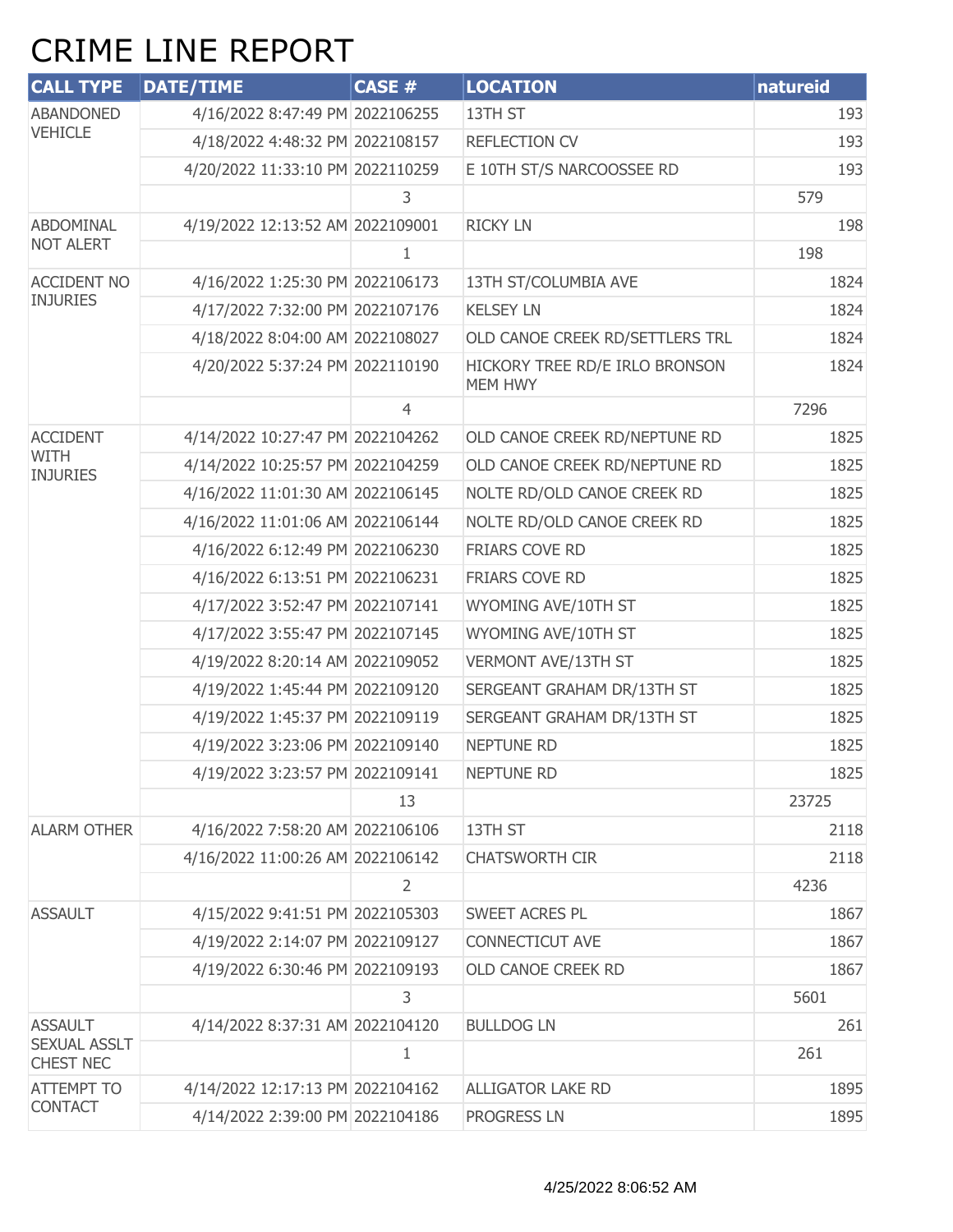| <b>ATTEMPT TO</b><br><b>CONTACT</b> | 4/15/2022 12:32:50 PM 2022105152 |                | 13TH ST/TENNESSEE AVE  | 1895  |
|-------------------------------------|----------------------------------|----------------|------------------------|-------|
|                                     | 4/16/2022 12:49:54 AM 2022106010 |                | 17TH ST                | 1895  |
|                                     | 4/16/2022 10:37:50 AM 2022106133 |                | <b>ILLINOIS AVE</b>    | 1895  |
|                                     | 4/16/2022 10:15:32 PM 2022106272 |                | 17TH ST                | 1895  |
|                                     | 4/16/2022 10:01:15 PM 2022106269 |                | 13TH ST                | 1895  |
|                                     | 4/18/2022 3:18:51 PM 2022108138  |                | <b>KENTUCKY AVE</b>    | 1895  |
|                                     | 4/20/2022 1:11:35 AM 2022110005  |                | <b>RUFUS KING DR</b>   | 1895  |
|                                     |                                  | 9              |                        | 17055 |
| <b>BARKING DOG</b>                  | 4/15/2022 4:27:55 PM 2022105231  |                | <b>BITTLE WAY</b>      | 68    |
|                                     | 4/15/2022 8:41:40 PM 2022105291  |                | <b>NEWTON CT</b>       | 68    |
|                                     | 4/16/2022 8:32:58 AM 2022106116  |                | <b>GARDEN CT</b>       | 68    |
|                                     | 4/18/2022 10:17:51 AM 2022108055 |                | <b>NEWTON CT</b>       | 68    |
|                                     |                                  | $\overline{4}$ |                        | 272   |
| <b>BATTERY</b>                      | 4/14/2022 10:40:36 AM 2022104142 |                | MICHIGAN AVE           | 1870  |
|                                     | 4/15/2022 1:15:01 AM 2022105004  |                | <b>BRISTOL COVE LN</b> | 1870  |
|                                     | 4/16/2022 3:44:44 PM 2022106203  |                | 13TH ST                | 1870  |
|                                     | 4/16/2022 4:56:46 PM 2022106213  |                | 11TH ST                | 1870  |
|                                     | 4/18/2022 11:07:51 AM 2022108074 |                | MICHIGAN CT            | 1870  |
|                                     | 4/19/2022 6:59:30 PM 2022109201  |                | E 17TH ST              | 1870  |
|                                     | 4/20/2022 12:52:32 PM 2022110124 |                | CANOE CREEK RD/PALM ST | 1870  |
|                                     | 4/20/2022 9:31:59 PM 2022110232  |                | <b>BEEHIVE CIR</b>     | 1870  |
|                                     |                                  | 8              |                        | 14960 |
| <b>BURGLARY TO</b>                  | 4/18/2022 12:12:21 AM 2022108004 |                | <b>SHELBURNE WAY</b>   | 1843  |
| A VEHICLE                           |                                  | 1              |                        | 1843  |
| <b>CITIZEN</b>                      | 4/14/2022 8:41:07 AM 2022104121  |                | 7TH ST                 | 1811  |
| <b>ASSIST</b>                       | 4/14/2022 9:01:37 AM 2022104124  |                | <b>KENTUCKY AVE</b>    | 1811  |
|                                     | 4/14/2022 10:47:16 AM 2022104143 |                | 13TH ST                | 1811  |
|                                     | 4/14/2022 12:47:36 PM 2022104165 |                | <b>WESTERN SUN DR</b>  | 1811  |
|                                     | 4/14/2022 1:58:36 PM 2022104177  |                | 13TH ST                | 1811  |
|                                     | 4/14/2022 2:45:22 PM 2022104188  |                | 17TH ST                | 1811  |
|                                     | 4/14/2022 6:14:31 PM 2022104227  |                | <b>BULLDOG LN</b>      | 1811  |
|                                     | 4/14/2022 8:28:03 PM 2022104243  |                | MICHIGAN AVE/17TH ST   | 1811  |
|                                     | 4/15/2022 10:23:15 AM 2022105100 |                | OLD HICKORY TREE RD    | 1811  |
|                                     | 4/15/2022 10:50:31 AM 2022105117 |                | E 13TH ST              | 1811  |
|                                     | 4/15/2022 10:44:54 AM 2022105115 |                | <b>BALER TRAILS DR</b> | 1811  |
|                                     | 4/15/2022 2:57:46 PM 2022105201  |                | <b>NEPTUNE RD</b>      | 1811  |
|                                     | 4/15/2022 3:54:01 PM 2022105220  |                | <b>NEPTUNE RD</b>      | 1811  |
|                                     | 4/15/2022 4:50:22 PM 2022105239  |                | 7TH ST/EASTERN AVE     | 1811  |
|                                     | 4/16/2022 5:21:58 PM 2022106218  |                | <b>GRAPE AVE</b>       | 1811  |
|                                     | 4/16/2022 4:28:09 PM 2022106210  |                | SILVER THISTLE LN      | 1811  |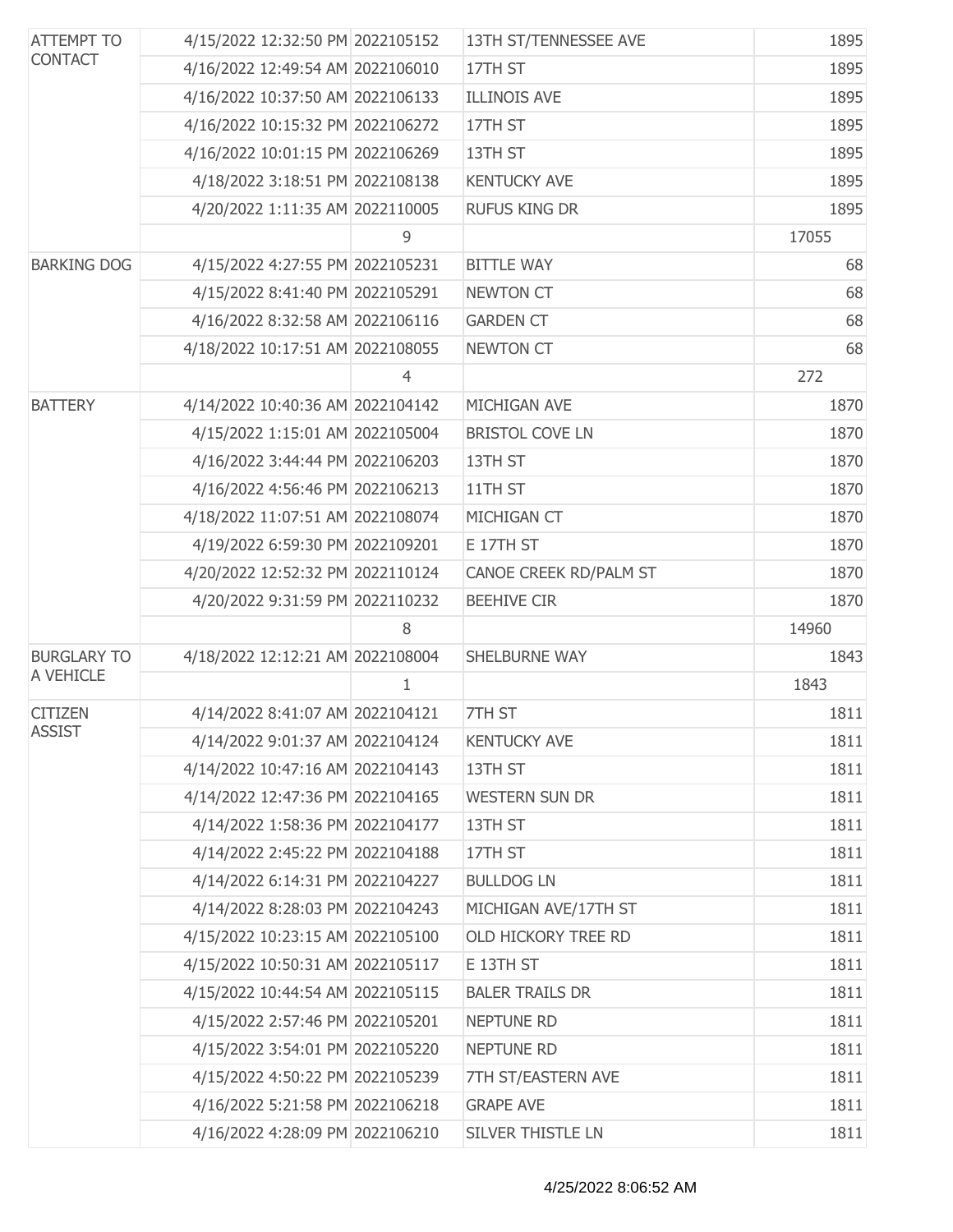| <b>CITIZEN</b>      | 4/16/2022 3:42:06 PM 2022106202  |    | MISSOURI AVE              | 1811  |
|---------------------|----------------------------------|----|---------------------------|-------|
| <b>ASSIST</b>       | 4/17/2022 11:23:20 AM 2022107109 |    | MICHIGAN CT               | 1811  |
|                     | 4/17/2022 12:31:03 PM 2022107114 |    | <b>BULRUSH DR</b>         | 1811  |
|                     | 4/17/2022 7:17:54 PM 2022107174  |    | <b>KENTUCKY AVE</b>       | 1811  |
|                     | 4/17/2022 10:38:27 PM 2022107215 |    | <b>CAROLINA AVE</b>       | 1811  |
|                     | 4/18/2022 9:11:13 AM 2022108045  |    | 13TH ST                   | 1811  |
|                     | 4/18/2022 10:22:05 AM 2022108057 |    | <b>OREGON AVE</b>         | 1811  |
|                     | 4/18/2022 10:45:13 AM 2022108069 |    | <b>VILLA WAY CIR</b>      | 1811  |
|                     | 4/18/2022 11:38:30 AM 2022108082 |    | <b>SAWYER CIR</b>         | 1811  |
|                     | 4/18/2022 2:05:58 PM 2022108122  |    | <b>NEW YORK AVE</b>       | 1811  |
|                     | 4/18/2022 4:01:12 PM 2022108148  |    | <b>NOLTE RD</b>           | 1811  |
|                     | 4/18/2022 4:17:01 PM 2022108149  |    | NEPTUNE RD                | 1811  |
|                     | 4/18/2022 6:17:48 PM 2022108186  |    | OLD CANOE CREEK RD        | 1811  |
|                     | 4/18/2022 7:41:16 PM 2022108202  |    | PONDEROSA DR              | 1811  |
|                     | 4/18/2022 10:44:31 PM 2022108229 |    | <b>WYOMING AVE</b>        | 1811  |
|                     | 4/19/2022 11:00:11 AM 2022109079 |    | 13TH ST                   | 1811  |
|                     | 4/19/2022 10:21:57 AM 2022109072 |    | <b>NEPTUNE RD</b>         | 1811  |
|                     | 4/19/2022 11:19:08 AM 2022109084 |    | 9TH ST                    | 1811  |
|                     | 4/19/2022 1:06:17 PM 2022109107  |    | NEPTUNE RD                | 1811  |
|                     | 4/19/2022 12:13:21 PM 2022109097 |    | E IRLO BRONSON MEM HWY    | 1811  |
|                     | 4/19/2022 2:15:59 PM 2022109128  |    | 13TH ST                   | 1811  |
|                     | 4/20/2022 6:36:35 AM 2022110026  |    | <b>LAKESHORE BLVD</b>     | 1811  |
|                     | 4/20/2022 8:53:24 AM 2022110062  |    | ST CLOUD VILLAGE CT       | 1811  |
|                     | 4/20/2022 9:06:19 AM 2022110066  |    | <b>SAWGRASS CREEK CIR</b> | 1811  |
|                     | 4/20/2022 2:15:14 PM 2022110144  |    | NEPTUNE RD                | 1811  |
|                     | 4/20/2022 5:09:10 PM 2022110185  |    | <b>NEPTUNE RD</b>         | 1811  |
|                     |                                  | 42 |                           | 76062 |
| <b>CIVIL MATTER</b> | 4/14/2022 9:06:07 AM 2022104126  |    | <b>BAJA DR</b>            | 1810  |
|                     | 4/14/2022 11:06:06 AM 2022104150 |    | <b>ALLIGATOR ST</b>       | 1810  |
|                     | 4/14/2022 11:45:37 AM 2022104157 |    | <b>DIAMOND LN</b>         | 1810  |
|                     | 4/14/2022 3:21:32 PM 2022104196  |    | <b>NEPTUNE RD</b>         | 1810  |
|                     | 4/14/2022 4:31:54 PM 2022104205  |    | OHIO AVE                  | 19    |
|                     | 4/14/2022 4:13:36 PM 2022104201  |    | <b>WISCONSIN AVE</b>      | 1810  |
|                     | 4/14/2022 11:57:06 PM 2022104269 |    | <b>WILFRED ST</b>         | 1810  |
|                     | 4/15/2022 4:11:50 PM 2022105226  |    | 13TH ST                   | 19    |
|                     | 4/16/2022 11:57:37 AM 2022106157 |    | E 13TH ST                 | 19    |
|                     | 4/16/2022 9:44:09 PM 2022106266  |    | S NARCOOSSEE RD           | 19    |
|                     | 4/16/2022 10:42:39 PM 2022106275 |    | PEACH TREE BLVD           | 1810  |
|                     | 4/17/2022 10:10:47 AM 2022107098 |    | S NARCOOSSEE RD           | 1810  |
|                     | 4/17/2022 7:25:42 AM 2022107078  |    | 11TH ST                   | 1810  |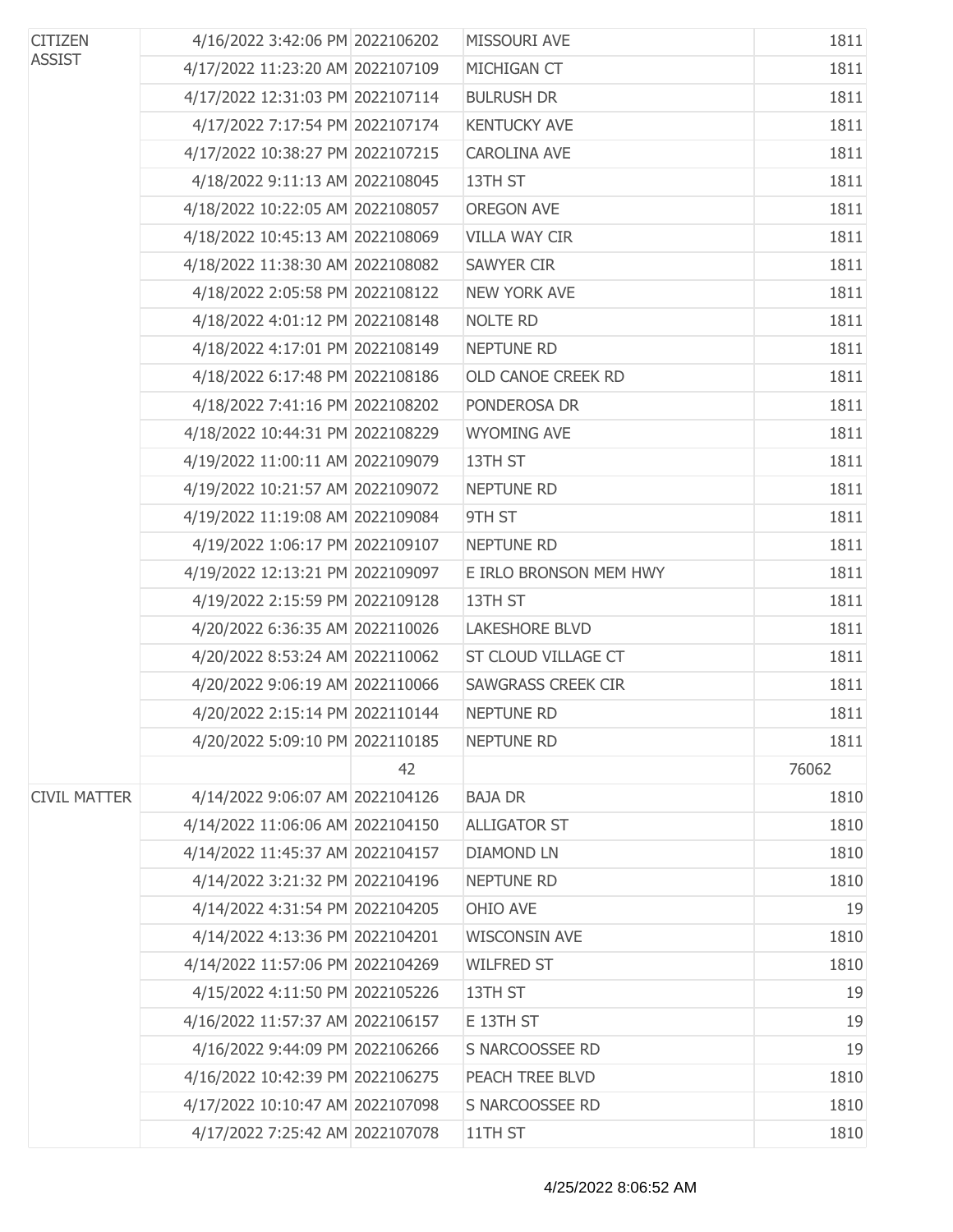| <b>CIVIL MATTER</b>             | 4/17/2022 9:57:25 AM 2022107097  |                | <b>SAWYER CIR</b>         | 19    |
|---------------------------------|----------------------------------|----------------|---------------------------|-------|
|                                 | 4/18/2022 3:24:32 PM 2022108140  |                | <b>GRAPE AVE</b>          | 19    |
|                                 | 4/19/2022 12:24:15 PM 2022109098 |                | <b>HARLOW AVE</b>         | 19    |
|                                 | 4/19/2022 2:17:59 PM 2022109130  |                | <b>SONATA CT</b>          | 19    |
|                                 | 4/19/2022 5:19:54 PM 2022109171  |                | <b>GRAPE AVE</b>          | 19    |
|                                 | 4/19/2022 4:12:03 PM 2022109152  |                | <b>GREEN DRAGON DR</b>    | 19    |
|                                 | 4/20/2022 12:09:02 PM 2022110112 |                | <b>CANOE CREEK RD</b>     | 19    |
|                                 | 4/20/2022 11:04:09 AM 2022110093 |                | <b>CACTUS CT</b>          | 19    |
|                                 | 4/20/2022 12:47:51 PM 2022110121 |                | <b>CANOE CREEK RD</b>     | 19    |
|                                 | 4/20/2022 3:16:23 PM 2022110169  |                | <b>SAWGRASS CREEK CIR</b> | 19    |
|                                 |                                  | 23             |                           | 16556 |
| <b>COMMERCIAL</b>               | 4/14/2022 7:02:35 PM 2022104233  |                | <b>KENTUCKY AVE</b>       | 50    |
| <b>BURGLARY</b><br><b>ALARM</b> | 4/15/2022 10:30:39 PM 2022105312 |                | 13TH ST                   | 50    |
|                                 | 4/16/2022 7:19:42 AM 2022106090  |                | E IRLO BRONSON MEM HWY    | 50    |
|                                 | 4/17/2022 7:11:05 AM 2022107076  |                | 13TH ST                   | 50    |
|                                 | 4/17/2022 2:59:19 PM 2022107128  |                | <b>PROGRESS LN</b>        | 50    |
|                                 | 4/19/2022 8:29:21 PM 2022109218  |                | 13TH ST                   | 50    |
|                                 | 4/19/2022 9:02:06 PM 2022109222  |                | 13TH ST                   | 50    |
|                                 | 4/20/2022 6:33:44 PM 2022110200  |                | MASSACHUSETTS AVE         | 50    |
|                                 |                                  | 8              |                           | 400   |
| <b>COMMERCIAL</b>               | 4/16/2022 7:47:25 AM 2022106099  |                | E IRLO BRONSON MEM HWY    | 47    |
| <b>HOLD UP</b><br><b>ALARM</b>  |                                  | 1              |                           | 47    |
| <b>CONSENTUAL</b>               | 4/20/2022 7:06:11 PM 2022110206  |                | 13TH ST                   | 1864  |
| <b>CONTACT</b>                  | 4/20/2022 7:14:10 PM 2022110209  |                | 13TH ST                   | 1864  |
|                                 |                                  | $\overline{2}$ |                           | 3728  |
| <b>CRA MEETING</b>              | 4/19/2022 8:30:09 AM 2022109054  |                | 9TH ST                    | 2054  |
|                                 | 4/19/2022 1:08:16 PM 2022109109  |                | <b>LAKESHORE BLVD</b>     | 2054  |
|                                 |                                  | $\overline{2}$ |                           | 4108  |
| <b>CRA TRAINING</b>             | 4/14/2022 7:42:10 AM 2022104113  |                | <b>CORD AVE</b>           | 2055  |
|                                 | 4/14/2022 7:20:16 AM 2022104109  |                | <b>CORD AVE</b>           | 2055  |
|                                 | 4/18/2022 8:33:19 AM 2022108032  |                | <b>CORD AVE</b>           | 2055  |
|                                 | 4/19/2022 3:04:40 PM 2022109138  |                |                           | 2055  |
|                                 |                                  | $\overline{4}$ |                           | 8220  |
| CRIMINAL                        | 4/14/2022 8:03:36 AM 2022104115  |                | 13TH ST                   | 1860  |
| <b>MISCHIEF</b>                 | 4/15/2022 11:47:34 AM 2022105144 |                | S NARCOOSSEE RD           | 1860  |
|                                 | 4/15/2022 2:59:04 PM 2022105203  |                | SOUTHERN VISTA LOOP       | 1860  |
|                                 |                                  | 3              |                           | 5580  |
| <b>CULTIVATION</b>              | 4/15/2022 2:51:54 PM 2022105197  |                | <b>ROBINSON AVE</b>       | 61    |
| <b>MANUFACTUR</b><br>Ε          |                                  | $\mathbf{1}$   |                           | 61    |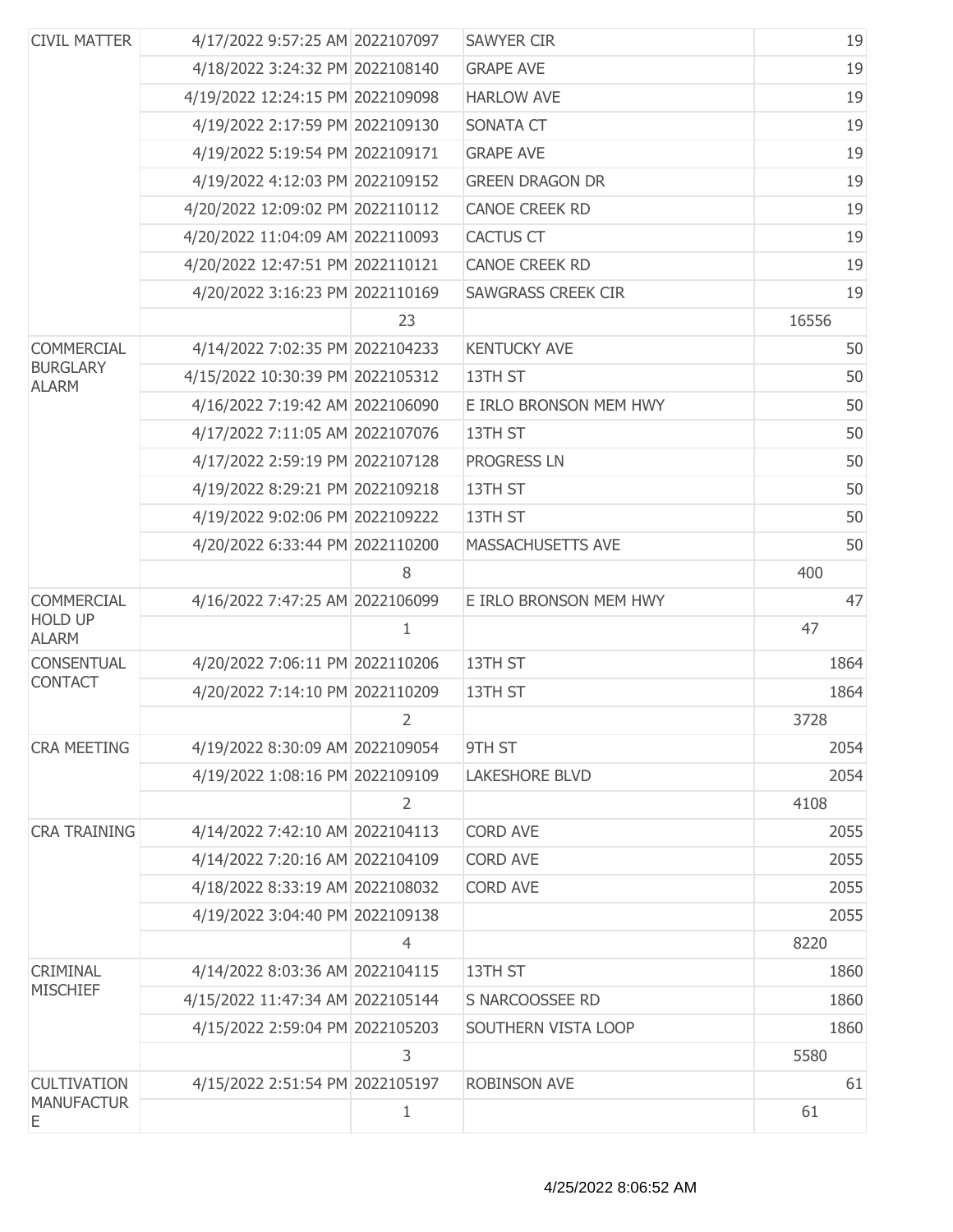| <b>CUSTODY</b>                  | 4/17/2022 6:09:19 PM 2022107157  |   | E IRLO BRONSON MEM HWY                    | 1935  |
|---------------------------------|----------------------------------|---|-------------------------------------------|-------|
| <b>ISSUE</b>                    |                                  | 1 |                                           | 1935  |
| <b>DANGEROUS</b>                | 4/17/2022 1:13:14 PM 2022107119  |   | E 13TH ST                                 | 54    |
| ANIMAL                          |                                  | 1 |                                           | 54    |
| <b>DISTURBANCE</b>              | 4/15/2022 12:03:10 AM 2022105001 |   | <b>GRAPE AVE</b>                          | 1844  |
|                                 | 4/15/2022 11:35:11 AM 2022105139 |   | 16TH ST                                   | 1844  |
|                                 | 4/15/2022 4:52:27 PM 2022105240  |   | PINEWOOD GARDENS BLVD                     | 1844  |
|                                 | 4/17/2022 3:02:32 PM 2022107129  |   | <b>READE CIR</b>                          | 1844  |
|                                 | 4/19/2022 1:29:47 PM 2022109112  |   | E IRLO BRONSON MEM HWY                    | 1844  |
|                                 |                                  | 5 |                                           | 9220  |
| <b>DRUGS</b>                    | 4/14/2022 9:50:34 AM 2022104134  |   | 13TH ST                                   | 1812  |
|                                 | 4/15/2022 3:28:35 PM 2022105214  |   | <b>NEPTUNE RD</b>                         | 1812  |
|                                 | 4/16/2022 10:23:45 PM 2022106273 |   | PINE TREE DR                              | 1812  |
|                                 | 4/17/2022 12:43:08 AM 2022107019 |   | 13TH ST                                   | 1812  |
|                                 | 4/17/2022 8:07:10 AM 2022107083  |   | 13TH ST                                   | 1812  |
|                                 | 4/18/2022 6:56:34 AM 2022108018  |   | <b>NEPTUNE RD</b>                         | 1812  |
|                                 | 4/18/2022 7:08:27 PM 2022108194  |   | 13TH ST                                   | 1812  |
|                                 | 4/20/2022 8:04:18 PM 2022110219  |   | OLD HICKORY TREE RD/NOLTE RD              | 1812  |
|                                 | 4/20/2022 10:17:15 PM 2022110243 |   | 13TH ST/OLD CANOE CREEK RD                | 1812  |
|                                 |                                  | 9 |                                           | 16308 |
| <b>DUI IMPAIRED</b>             | 4/17/2022 4:17:15 AM 2022107051  |   | 13TH ST/BUDINGER AVE                      | 810   |
| <b>DRIVER</b>                   | 4/18/2022 10:20:44 PM 2022108225 |   | <b>CANOE CREEK RD</b>                     | 810   |
|                                 |                                  | 2 |                                           | 1620  |
| DUI IMPAIRED                    | 4/20/2022 6:32:19 PM 2022110199  |   | <b>BUDINGER AVE/13TH ST</b>               | 44    |
| <b>DRIVING</b>                  |                                  | 1 |                                           | 44    |
| <b>DUPLICATE</b><br><b>CALL</b> | 4/14/2022 2:13:53 PM 2022104180  |   | E IRLO BRONSON MEM HWY/S<br>NARCOOSSEE RD | 1851  |
|                                 | 4/14/2022 4:36:43 PM 2022104208  |   | MICHIGAN AVE                              | 1851  |
|                                 | 4/14/2022 11:31:47 PM 2022104267 |   | <b>NOLTE RD</b>                           | 1851  |
|                                 | 4/15/2022 4:30:38 AM 2022105021  |   | OLD CANOE CREEK RD                        | 1851  |
|                                 | 4/15/2022 2:34:14 AM 2022105015  |   | 13TH ST                                   | 1851  |
|                                 | 4/15/2022 8:17:27 PM 2022105284  |   | ZION DR                                   | 1851  |
|                                 | 4/15/2022 9:16:11 PM 2022105300  |   | NEPTUNE BAY CIR                           | 1851  |
|                                 | 4/16/2022 7:27:18 AM 2022106093  |   | CALIFORNIA AVE                            | 1851  |
|                                 | 4/16/2022 7:56:02 AM 2022106103  |   | NEPTUNE RD/13TH ST                        | 1851  |
|                                 | 4/16/2022 10:46:20 AM 2022106139 |   |                                           | 1851  |
|                                 | 4/16/2022 3:20:16 PM 2022106201  |   | CANOE CREEK RD                            | 1851  |
|                                 | 4/16/2022 3:09:05 PM 2022106199  |   | CANOE CREEK RD                            | 1851  |
|                                 | 4/16/2022 8:34:11 PM 2022106250  |   | 13TH ST                                   | 1851  |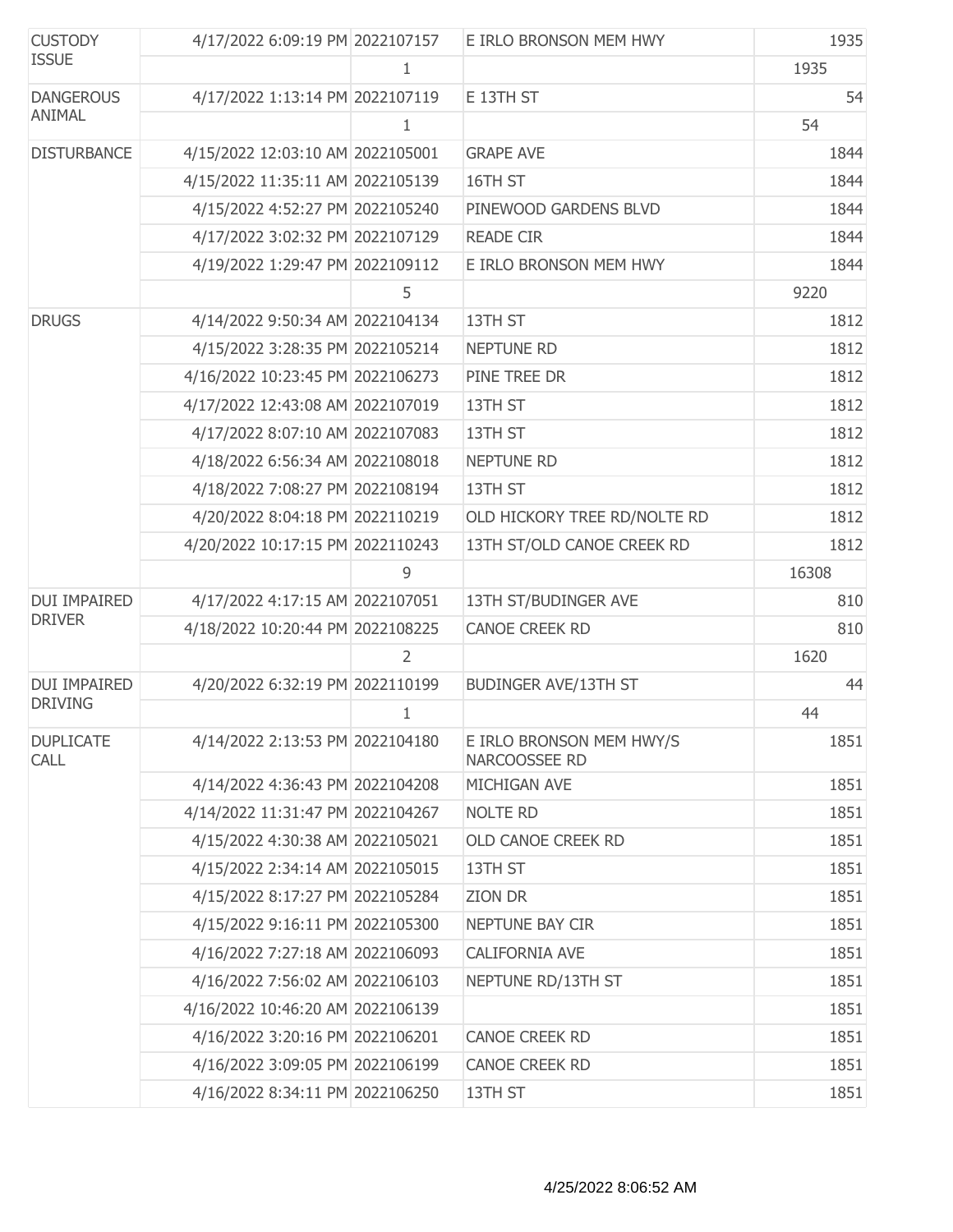| <b>DUPLICATE</b>        | 4/17/2022 1:37:46 AM 2022107034  |                | 13TH ST/CONNECTICUT AVE                              | 1851  |
|-------------------------|----------------------------------|----------------|------------------------------------------------------|-------|
| <b>CALL</b>             | 4/17/2022 7:42:05 AM 2022107081  |                | 13TH ST                                              | 1851  |
|                         | 4/17/2022 7:28:43 AM 2022107079  |                | PAWLEYS LOOP                                         | 1851  |
|                         | 4/18/2022 12:40:10 AM 2022108005 |                | <b>TAURUS LN</b>                                     | 1851  |
|                         | 4/18/2022 10:29:14 AM 2022108065 |                | NEPTUNE RD                                           | 1851  |
|                         | 4/18/2022 9:10:07 AM 2022108044  |                | <b>OLD CANOE CREEK RD</b>                            | 1851  |
|                         | 4/18/2022 10:27:41 AM 2022108064 |                | <b>KEYSTONE POINTE DR</b>                            | 1851  |
|                         | 4/18/2022 10:55:55 AM 2022108071 |                | <b>ALLIGATOR ST</b>                                  | 1851  |
|                         | 4/18/2022 12:43:34 PM 2022108103 |                | OLD CANOE CREEK RD                                   | 1851  |
|                         | 4/18/2022 5:20:23 PM 2022108168  |                | MICHIGAN AVE/NOLTE RD                                | 1851  |
|                         | 4/18/2022 3:43:38 PM 2022108146  |                | E IRLO BRONSON MEM HWY/OLD<br><b>HICKORY TREE RD</b> | 1851  |
|                         | 4/18/2022 7:36:31 PM 2022108201  |                | <b>MARYLAND AVE</b>                                  | 1851  |
|                         | 4/18/2022 8:42:29 PM 2022108212  |                | 13TH ST                                              | 1851  |
|                         | 4/18/2022 11:20:36 PM 2022108234 |                | <b>NOLTE RD</b>                                      | 1851  |
|                         | 4/18/2022 9:39:06 PM 2022108219  |                | 16TH ST/MISSOURI AVE                                 | 1851  |
|                         | 4/19/2022 1:08:35 PM 2022109110  |                | SERGEANT GRAHAM DR/13TH ST                           | 1851  |
|                         | 4/19/2022 10:15:05 PM 2022109243 |                | PENNSYLVANIA AVE                                     | 1851  |
|                         | 4/19/2022 9:18:06 PM 2022109232  |                | <b>GOLD CREST DR</b>                                 | 1851  |
|                         | 4/20/2022 11:12:46 AM 2022110097 |                | <b>NEW YORK AVE</b>                                  | 1851  |
|                         | 4/20/2022 11:14:19 AM 2022110098 |                | <b>BALER TRAILS DR</b>                               | 1851  |
|                         | 4/20/2022 1:32:27 PM 2022110132  |                | <b>CANOE CREEK RD</b>                                | 1851  |
|                         | 4/20/2022 6:35:28 PM 2022110201  |                | <b>WISCONSIN AVE</b>                                 | 1851  |
|                         |                                  | 35             |                                                      | 64785 |
| <b>FELONY</b>           | 4/15/2022 8:42:58 PM 2022105292  |                | <b>CHISHOLM PARK TRL</b>                             | 221   |
|                         | 4/17/2022 9:07:50 AM 2022107090  |                | SIMPSON RD                                           | 221   |
|                         |                                  | $\overline{2}$ |                                                      | 442   |
| <b>FOUND</b>            | 4/20/2022 11:41:27 AM 2022110106 |                | OHIO AVE                                             | 36    |
| <b>PROPERTY</b>         |                                  | $\mathbf{1}$   |                                                      | 36    |
| <b>FRAUD</b>            | 4/18/2022 5:05:49 PM 2022108166  |                | OHIO AVE                                             | 1863  |
|                         |                                  | $\mathbf{1}$   |                                                      | 1863  |
| <b>GOLF CART</b>        | 4/15/2022 11:46:13 AM 2022105142 |                | <b>ORANGE AVE</b>                                    | 2142  |
| <b>REGISTRATIO</b><br>N | 4/15/2022 1:07:29 PM 2022105166  |                | <b>ORANGE AVE</b>                                    | 2142  |
|                         | 4/18/2022 1:20:27 PM 2022108114  |                | <b>CYPRESS AVE</b>                                   | 2142  |
|                         | 4/18/2022 4:19:47 PM 2022108152  |                | <b>CYPRESS AVE</b>                                   | 2142  |
|                         | 4/19/2022 1:42:41 PM 2022109118  |                | PAQUIN DR                                            | 2142  |
|                         | 4/19/2022 2:08:12 PM 2022109123  |                | PAQUIN DR                                            | 2142  |
|                         |                                  | 6              |                                                      | 12852 |
| <b>HARASSMENT</b>       | 4/17/2022 2:36:36 PM 2022107126  |                | MASSACHUSETTS AVE                                    | 102   |
|                         |                                  | $\mathbf{1}$   |                                                      | 102   |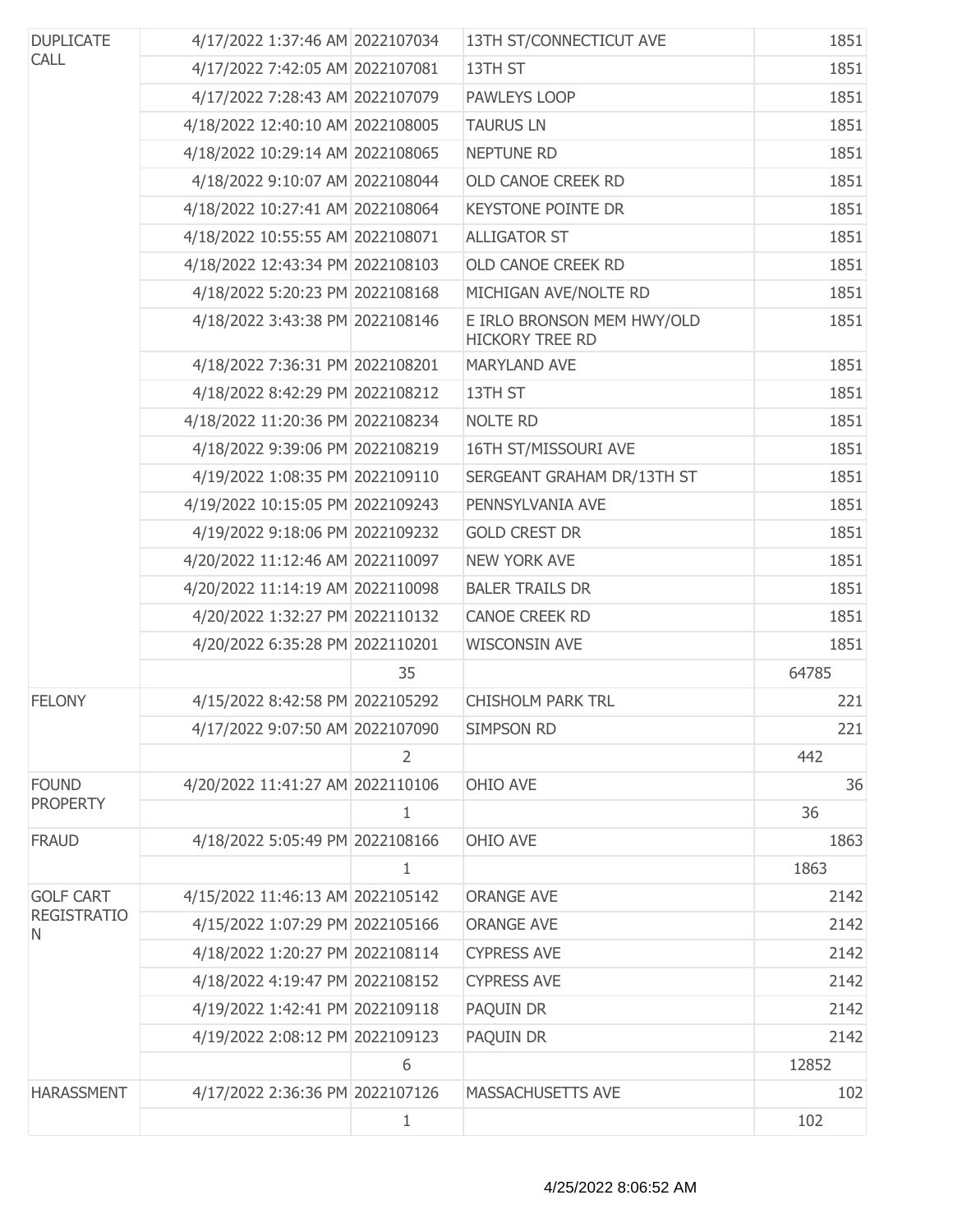| <b>HAZARDOUS</b>                           | 4/19/2022 2:09:30 PM 2022109124  |                | 5TH ST                                         | 1971 |
|--------------------------------------------|----------------------------------|----------------|------------------------------------------------|------|
| <b>ROAD</b><br><b>CONDITIONS</b>           |                                  | 1              |                                                | 1971 |
| HIT AND RUN                                | 4/14/2022 2:34:37 PM 2022104184  |                | <b>NOLTE RD</b>                                | 1823 |
|                                            | 4/16/2022 3:07:05 PM 2022106197  |                | <b>NOLTE RD</b>                                | 1823 |
|                                            |                                  | $\overline{2}$ |                                                | 3646 |
| <b>HIT AND RUN</b>                         | 4/20/2022 7:15:37 AM 2022110038  |                | CANOE CREEK RD/PINE TREE DR                    | 1969 |
| NO INJURIES                                |                                  | 1              |                                                | 1969 |
| <b>INFORMATION</b>                         | 4/15/2022 11:26:12 AM 2022105136 |                | NEPTUNE RD                                     | 1836 |
|                                            | 4/17/2022 3:18:16 PM 2022107134  |                | MICHIGAN CT                                    | 1836 |
|                                            | 4/19/2022 9:50:07 AM 2022109067  |                | 13TH ST                                        | 1836 |
|                                            |                                  | 3              |                                                | 5508 |
| <b>INTELLIGENCE</b><br><b>LED POLICING</b> | 4/14/2022 12:36:47 AM 2022104016 |                | MALLARD POND BLVD/OLD CANOE<br><b>CREEK RD</b> | 1977 |
|                                            | 4/14/2022 1:12:15 AM 2022104021  |                | OLD CANOE CREEK RD                             | 1977 |
|                                            | 4/14/2022 1:12:44 AM 2022104022  |                | 13TH ST                                        | 1977 |
|                                            | 4/14/2022 1:35:40 AM 2022104028  |                | <b>TOHOQUA BLVD</b>                            | 1977 |
|                                            | 4/14/2022 1:44:40 AM 2022104030  |                | POOLSIDE DR                                    | 1977 |
|                                            | 4/14/2022 1:14:49 AM 2022104025  |                | 13TH ST                                        | 1977 |
|                                            | 4/14/2022 1:33:30 AM 2022104026  |                | 13TH ST                                        | 1977 |
|                                            | 4/14/2022 2:08:09 AM 2022104032  |                | NEPTUNE BAY CIR                                | 1977 |
|                                            | 4/14/2022 2:17:42 AM 2022104039  |                | OLD CANOE CREEK RD                             | 1977 |
|                                            | 4/14/2022 2:32:08 AM 2022104046  |                | 13TH ST                                        | 1977 |
|                                            | 4/14/2022 4:43:21 AM 2022104091  |                | CANOE CREEK RD/EAGLE LANDING DR                | 1977 |
|                                            | 4/14/2022 5:36:38 AM 2022104095  |                | <b>LAKESHORE BLVD</b>                          | 1977 |
|                                            | 4/14/2022 6:09:16 AM 2022104100  |                | <b>GEORGIA AVE</b>                             | 1977 |
|                                            | 4/14/2022 2:44:32 AM 2022104066  |                | 13TH ST                                        | 1977 |
|                                            | 4/14/2022 4:46:32 AM 2022104092  |                |                                                | 1977 |
|                                            | 4/14/2022 4:58:09 AM 2022104093  |                | CANOE CREEK RD/SWEETWATER BLVD                 | 1977 |
|                                            | 4/14/2022 5:03:48 AM 2022104094  |                | <b>CANOE CIR</b>                               | 1977 |
|                                            | 4/14/2022 6:56:20 AM 2022104105  |                | 9TH ST/NEW YORK AVE                            | 1977 |
|                                            | 4/14/2022 10:30:28 AM 2022104141 |                | PINE VALLEY RD                                 | 1977 |
|                                            | 4/14/2022 5:56:12 PM 2022104220  |                | SHELBY RUTH PL                                 | 1977 |
|                                            | 4/14/2022 6:01:25 PM 2022104222  |                | CELENA CIR/17TH ST                             | 1977 |
|                                            | 4/14/2022 6:04:17 PM 2022104223  |                |                                                | 1977 |
|                                            | 4/14/2022 6:24:13 PM 2022104228  |                | NEPTUNE BAY CIR                                | 1977 |
|                                            | 4/14/2022 6:29:04 PM 2022104229  |                | POOLSIDE DR                                    | 1977 |
|                                            | 4/14/2022 9:22:13 PM 2022104251  |                | <b>GOLDEN PKWY</b>                             | 1977 |
|                                            | 4/15/2022 1:35:01 AM 2022105007  |                | OLD CANOE CREEK RD                             | 1977 |
|                                            | 4/15/2022 6:50:57 AM 2022105025  |                | PINE LAKE DR/OLD CANOE CREEK RD                | 1977 |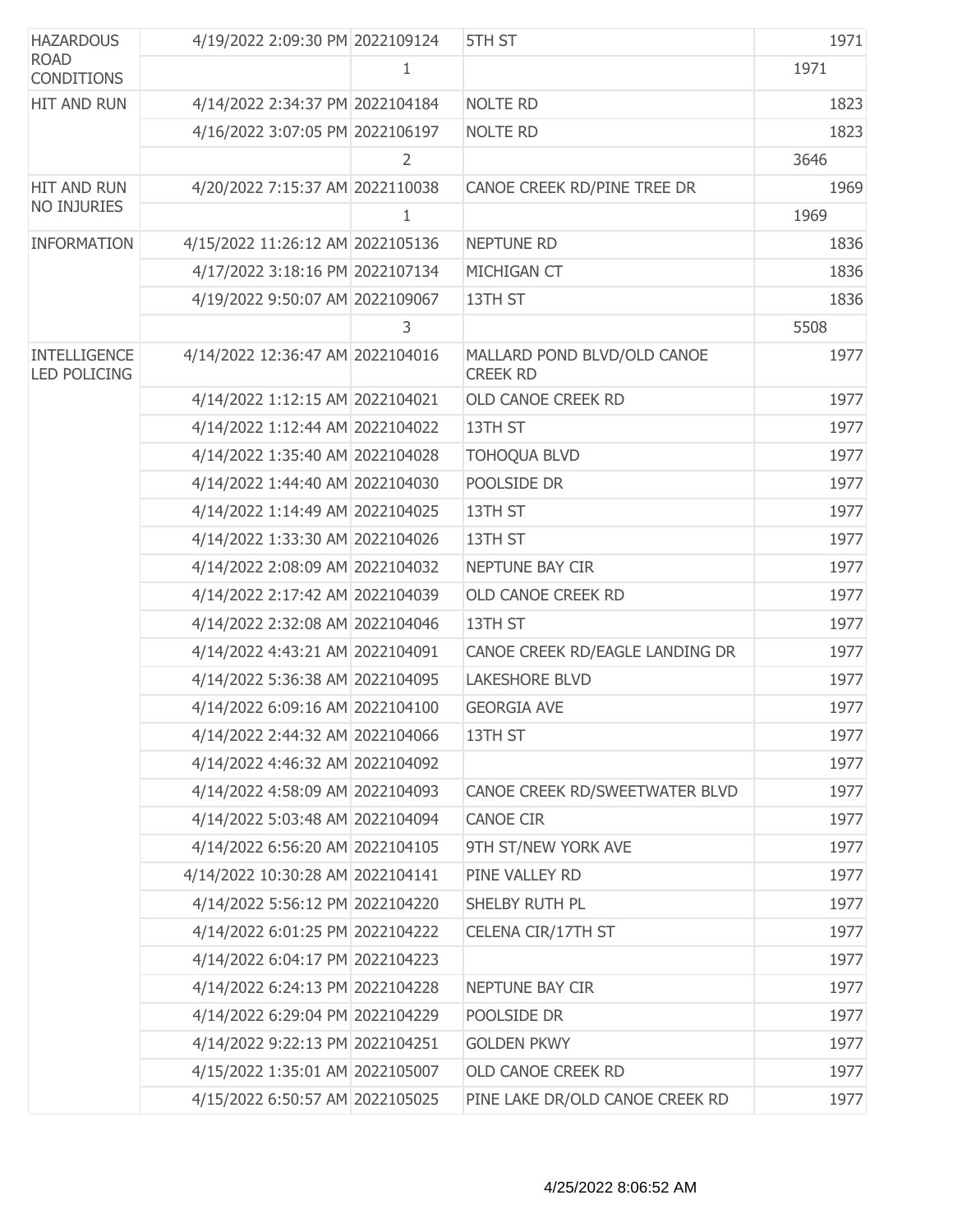| <b>INTELLIGENCE</b> | 4/15/2022 1:29:35 AM 2022105005  | <b>OLD CANOE CREEK RD</b>        | 1977 |
|---------------------|----------------------------------|----------------------------------|------|
| <b>LED POLICING</b> | 4/15/2022 1:31:15 AM 2022105006  | 13TH ST                          | 1977 |
|                     | 4/15/2022 2:41:35 AM 2022105016  | E 13TH ST                        | 1977 |
|                     | 4/15/2022 3:02:00 AM 2022105017  | 13TH ST                          | 1977 |
|                     | 4/15/2022 7:48:20 AM 2022105040  | <b>MAXIMUS LN</b>                | 1977 |
|                     | 4/15/2022 4:54:17 AM 2022105022  | E IRLO BRONSON MEM HWY           | 1977 |
|                     | 4/15/2022 8:24:46 AM 2022105052  | <b>JERSEY AVE</b>                | 1977 |
|                     | 4/15/2022 10:08:37 AM 2022105094 | KINCAID ST/PINEWOOD GARDENS BLVD | 1977 |
|                     | 4/15/2022 10:09:00 AM 2022105095 | <b>GRAPE AVE</b>                 | 1977 |
|                     | 4/15/2022 10:15:18 AM 2022105097 | <b>MYRTLE AVE</b>                | 1977 |
|                     | 4/15/2022 10:53:01 AM 2022105120 | <b>CANOE CREEK RD</b>            | 1977 |
|                     | 4/15/2022 10:23:16 AM 2022105101 | <b>CAMBER DR</b>                 | 1977 |
|                     | 4/15/2022 10:54:54 AM 2022105123 | <b>ORANGE AVE</b>                | 1977 |
|                     | 4/15/2022 11:49:05 AM 2022105145 | 9TH ST                           | 1977 |
|                     | 4/15/2022 2:50:27 PM 2022105196  | PINE VALLEY RD                   | 1977 |
|                     | 4/15/2022 3:22:25 PM 2022105211  | <b>NEPTUNE RD</b>                | 1977 |
|                     | 4/15/2022 3:29:10 PM 2022105215  | 14TH ST                          | 1977 |
|                     | 4/15/2022 3:28:19 PM 2022105213  | KINCAID ST/PINEWOOD GARDENS BLVD | 1977 |
|                     | 4/15/2022 4:49:18 PM 2022105237  | 13TH ST                          | 1977 |
|                     | 4/15/2022 5:55:01 PM 2022105253  | SOUTHERN VISTA LOOP              | 1977 |
|                     | 4/15/2022 5:57:44 PM 2022105255  | OLD CANOE CREEK RD               | 1977 |
|                     | 4/15/2022 5:19:57 PM 2022105247  | 5TH ST                           | 1977 |
|                     | 4/15/2022 11:24:10 PM 2022105322 | ESPRIT LN/FRIARS COVE RD         | 1977 |
|                     | 4/15/2022 11:47:48 PM 2022105323 | PINE TREE DR                     | 1977 |
|                     | 4/15/2022 11:49:18 PM 2022105324 | <b>CANOE CREEK RD</b>            | 1977 |
|                     | 4/15/2022 11:54:53 PM 2022105325 | NOLTE RD/SOUTHERN VISTA LOOP     | 1977 |
|                     | 4/16/2022 2:09:16 AM 2022106018  | <b>VIRGINIA AVE</b>              | 1977 |
|                     | 4/16/2022 2:08:21 AM 2022106017  | ASHTON PARK BLVD/S NARCOOSSEE RD | 1977 |
|                     | 4/16/2022 3:08:52 AM 2022106024  | MICHIGAN AVE/PRESERVE BLVD       | 1977 |
|                     | 4/16/2022 3:14:31 AM 2022106025  | HICKORY GROVE RD/GUERNSEY BND    | 1977 |
|                     | 4/16/2022 3:32:35 AM 2022106028  | HICKORY TREE RD/STARKE ST        | 1977 |
|                     | 4/16/2022 3:54:54 AM 2022106031  | HAMLIN AVE/MURCOTT DR            | 1977 |
|                     | 4/16/2022 3:18:16 AM 2022106027  | SOUTHERN VISTA LOOP              | 1977 |
|                     | 4/16/2022 3:59:59 AM 2022106033  | EXCHANGE PL/OLD HICKORY TREE RD  | 1977 |
|                     | 4/16/2022 4:03:59 AM 2022106034  | E 17TH ST/CAMBRELLE WAY          | 1977 |
|                     | 4/16/2022 4:07:25 AM 2022106035  | PARK COMMERCE CT/E 17TH ST       | 1977 |
|                     | 4/16/2022 7:54:49 AM 2022106102  | <b>JAFFA DR</b>                  | 1977 |
|                     | 4/16/2022 7:58:03 AM 2022106105  | <b>HAMLIN AVE</b>                | 1977 |
|                     | 4/16/2022 8:24:21 AM 2022106115  | <b>WISCONSIN AVE</b>             | 1977 |
|                     | 4/16/2022 10:45:48 AM 2022106138 | PEACH TREE BLVD                  | 1977 |
|                     |                                  |                                  |      |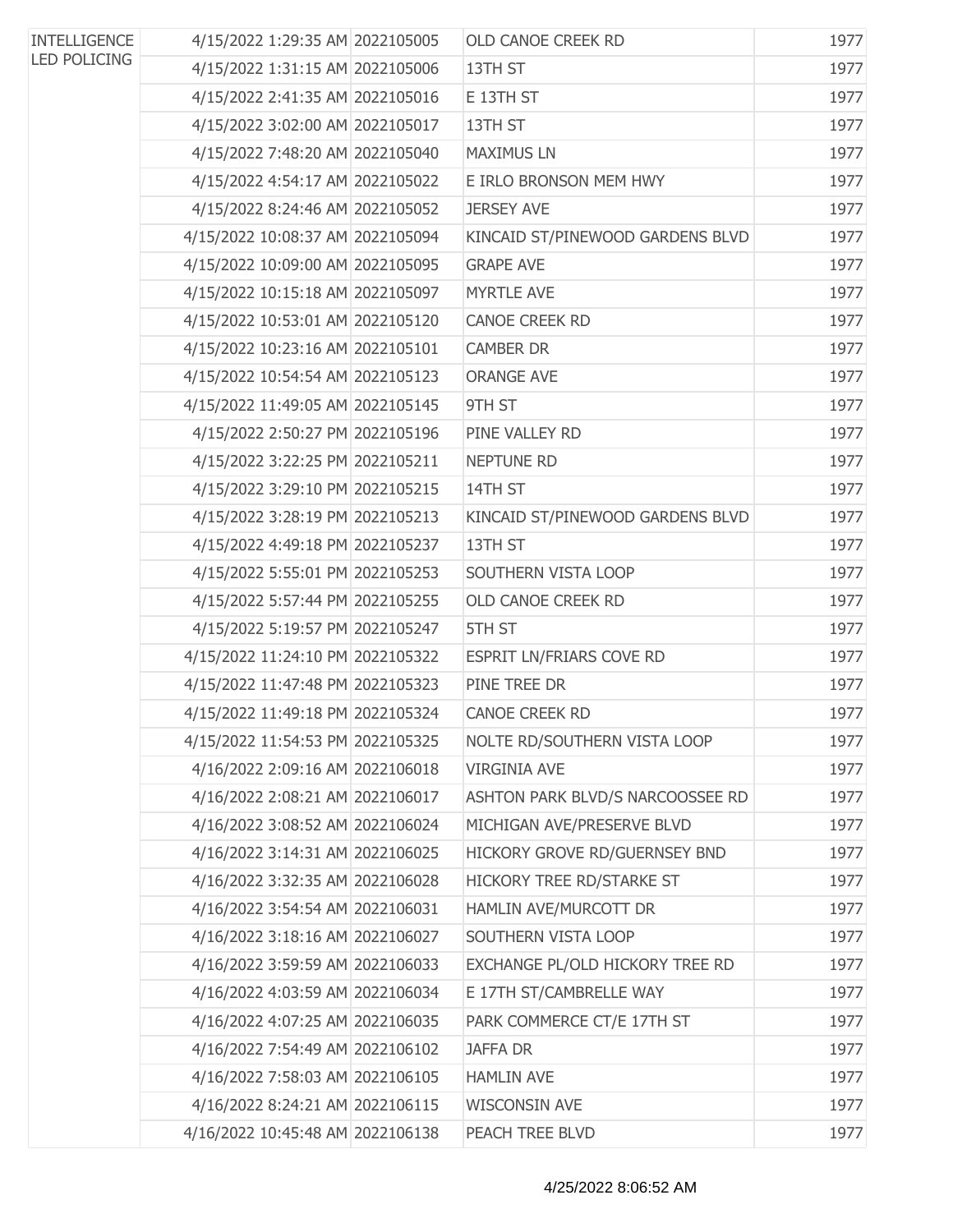| <b>INTELLIGENCE</b> | 4/16/2022 11:00:33 AM 2022106143 | 13TH ST                                      | 1977 |
|---------------------|----------------------------------|----------------------------------------------|------|
| <b>LED POLICING</b> | 4/16/2022 2:05:22 PM 2022106182  | <b>PROGRESS LN</b>                           | 1977 |
|                     | 4/16/2022 2:06:13 PM 2022106183  | <b>MAXIMUS LN</b>                            | 1977 |
|                     | 4/16/2022 4:53:51 PM 2022106211  | <b>LILLIAN LEE RD</b>                        | 1977 |
|                     | 4/16/2022 6:08:17 PM 2022106227  | <b>LAKESHORE BLVD</b>                        | 1977 |
|                     | 4/16/2022 4:55:07 PM 2022106212  | NORA TYSON RD                                | 1977 |
|                     | 4/16/2022 4:57:02 PM 2022106214  | NOVA RD                                      | 1977 |
|                     | 4/16/2022 3:15:44 PM 2022106200  | KINCAID ST/PINEWOOD GARDENS BLVD             | 1977 |
|                     | 4/16/2022 3:57:35 PM 2022106204  | <b>NEW YORK AVE</b>                          | 1977 |
|                     | 4/16/2022 6:10:34 PM 2022106228  | ST CLOUD VILLAGE CT                          | 1977 |
|                     | 4/16/2022 10:43:04 PM 2022106276 | 13TH ST                                      | 1977 |
|                     | 4/17/2022 12:03:23 AM 2022107003 | 13TH ST                                      | 1977 |
|                     | 4/17/2022 12:47:28 AM 2022107021 | PINE LAKE DR/OLD CANOE CREEK RD              | 1977 |
|                     | 4/17/2022 1:13:44 AM 2022107026  | FAWN MEADOW CIR/DEER CREEK BLVD              | 1977 |
|                     | 4/17/2022 12:00:19 AM 2022107001 | 13TH ST                                      | 1977 |
|                     | 4/17/2022 2:30:53 AM 2022107040  | <b>HAMLIN AVE</b>                            | 1977 |
|                     | 4/17/2022 3:18:58 AM 2022107044  | OLD HICKORY TREE RD                          | 1977 |
|                     | 4/17/2022 6:03:27 AM 2022107066  | PINE LAKE DR/OLD CANOE CREEK RD              | 1977 |
|                     | 4/17/2022 9:25:16 AM 2022107093  | <b>DIAMOND CT</b>                            | 1977 |
|                     | 4/17/2022 3:03:39 AM 2022107043  | HICKORY TREE RD/STARKE ST                    | 1977 |
|                     | 4/17/2022 3:35:47 AM 2022107048  | OLD HICKORY TREE RD/PONCE CREST<br><b>DR</b> | 1977 |
|                     | 4/17/2022 3:36:59 AM 2022107049  | HICKORY GROVE RD/GUERNSEY BND                | 1977 |
|                     | 4/17/2022 3:24:32 AM 2022107046  | <b>EXCHANGE PL</b>                           | 1977 |
|                     | 4/17/2022 5:35:27 AM 2022107053  | S NARCOOSSEE RD                              | 1977 |
|                     | 4/17/2022 7:03:17 AM 2022107074  | <b>NEW YORK AVE</b>                          | 1977 |
|                     | 4/17/2022 1:01:36 PM 2022107116  | MOSSYCUP DR                                  | 1977 |
|                     | 4/17/2022 3:21:44 PM 2022107135  | NEPTUNE BAY CIR                              | 1977 |
|                     | 4/17/2022 4:11:36 PM 2022107146  | CRESTWOOD CIR                                | 1977 |
|                     | 4/17/2022 6:09:35 PM 2022107158  | <b>INDIANA AVE</b>                           | 1977 |
|                     | 4/17/2022 3:33:00 PM 2022107138  | NEPTUNE RD/TOHOQUA BLVD                      | 1977 |
|                     | 4/17/2022 3:53:07 PM 2022107143  | CONTINENTAL ST                               | 1977 |
|                     | 4/17/2022 9:45:53 PM 2022107194  | PINE TREE DR/CREEKWAY ST                     | 1977 |
|                     | 4/17/2022 9:44:11 PM 2022107191  | GATOR BAY CREEK BLVD/PINE TREE DR            | 1977 |
|                     | 4/17/2022 9:42:43 PM 2022107188  | E 17TH ST/CAMBRELLE WAY                      | 1977 |
|                     | 4/17/2022 9:40:31 PM 2022107186  | E IRLO BRONSON MEM HWY                       | 1977 |
|                     | 4/17/2022 10:10:56 PM 2022107210 | H C YATES LN                                 | 1977 |
|                     | 4/17/2022 10:39:30 PM 2022107216 | E IRLO BRONSON MEM HWY                       | 1977 |
|                     | 4/17/2022 9:52:55 PM 2022107201  | <b>CHISHOLM PARK TRL</b>                     | 1977 |
|                     | 4/17/2022 10:53:59 PM 2022107219 | JAFFA DR/HAMLIN AVE                          | 1977 |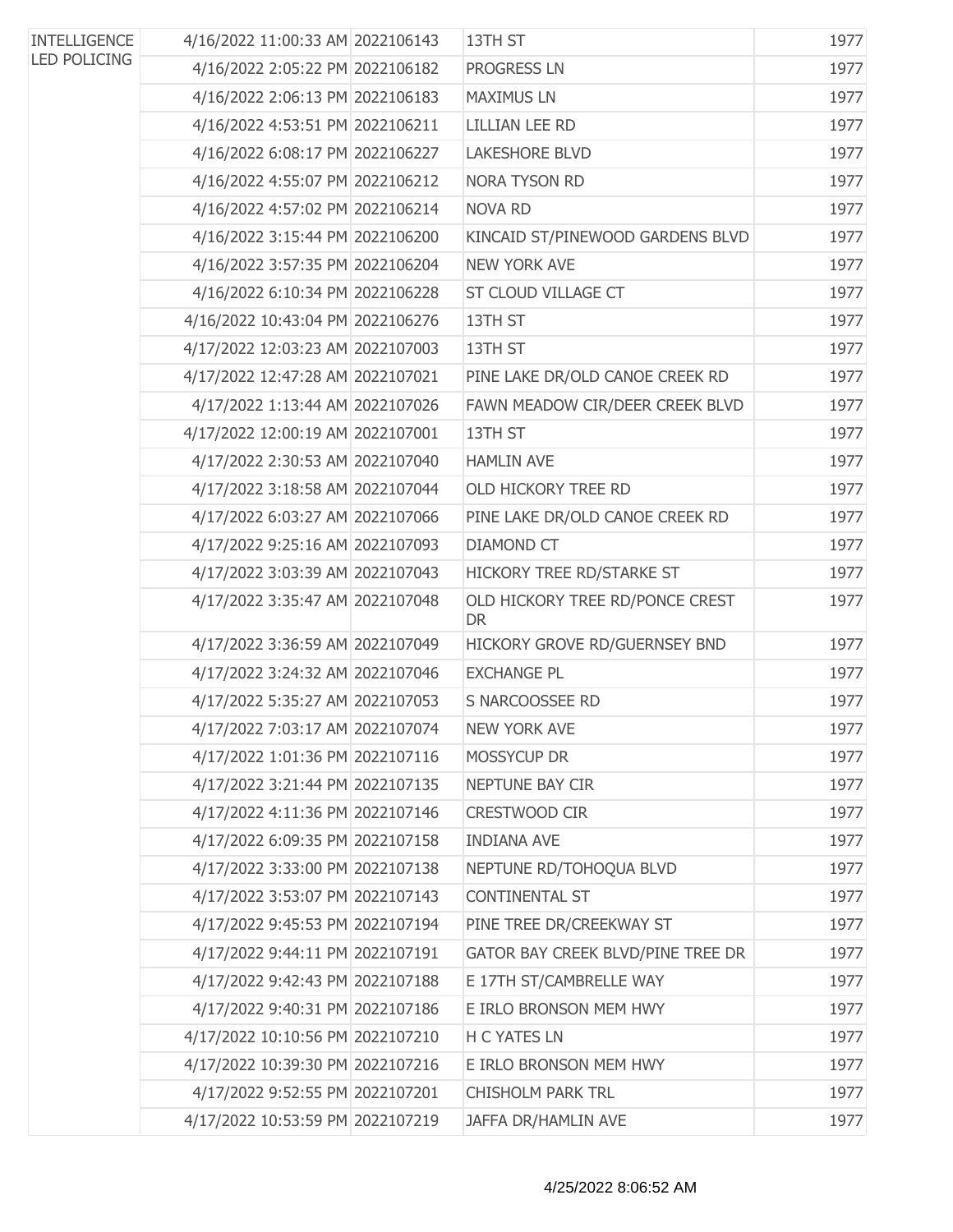| <b>INTELLIGENCE</b><br><b>LED POLICING</b> | 4/17/2022 10:54:57 PM 2022107220 | 13TH ST                           | 1977 |
|--------------------------------------------|----------------------------------|-----------------------------------|------|
|                                            | 4/17/2022 10:55:25 PM 2022107221 | 17TH ST                           | 1977 |
|                                            | 4/17/2022 10:56:27 PM 2022107222 | MICHIGAN AVE                      | 1977 |
|                                            | 4/17/2022 11:04:04 PM 2022107224 | MICHIGAN AVE                      | 1977 |
|                                            | 4/17/2022 10:37:19 PM 2022107214 | EXCHANGE PL/OLD HICKORY TREE RD   | 1977 |
|                                            | 4/17/2022 11:06:50 PM 2022107226 | SOUTHERN VISTA LOOP               | 1977 |
|                                            | 4/17/2022 11:38:39 PM 2022107230 | <b>HICKORY TREE RD</b>            | 1977 |
|                                            | 4/18/2022 7:25:15 AM 2022108022  | <b>DEAN ST</b>                    | 1977 |
|                                            | 4/18/2022 10:26:28 AM 2022108061 | <b>VIRGINIA AVE</b>               | 1977 |
|                                            | 4/18/2022 11:45:48 AM 2022108084 | <b>MAXIMUS LN</b>                 | 1977 |
|                                            | 4/18/2022 1:05:20 PM 2022108107  | 14TH ST                           | 1977 |
|                                            | 4/18/2022 5:08:26 PM 2022108167  | 13TH ST                           | 1977 |
|                                            | 4/19/2022 1:35:43 AM 2022109009  | NEPTUNE RD/TOHOQUA BLVD           | 1977 |
|                                            | 4/19/2022 5:28:47 AM 2022109024  | HYLEIGH WAY/CANOE CREEK RD        | 1977 |
|                                            | 4/19/2022 5:31:41 AM 2022109025  | <b>SANCTUARY DR</b>               | 1977 |
|                                            | 4/19/2022 5:34:47 AM 2022109026  | TYBEE RD/NOLTE RD                 | 1977 |
|                                            | 4/19/2022 4:49:25 AM 2022109018  | MONROE AVE                        | 1977 |
|                                            | 4/19/2022 5:09:01 AM 2022109019  |                                   | 1977 |
|                                            | 4/19/2022 5:14:53 AM 2022109021  | SHELBY RUTH PL                    | 1977 |
|                                            | 4/19/2022 5:19:34 AM 2022109022  | <b>JULIANNA CT/CANOE CREEK RD</b> | 1977 |
|                                            | 4/19/2022 5:23:10 AM 2022109023  | <b>TEMPLE LN</b>                  | 1977 |
|                                            | 4/19/2022 5:11:16 AM 2022109020  | CELENA CIR/17TH ST                | 1977 |
|                                            | 4/19/2022 6:45:55 AM 2022109033  | MISSISSIPPI AVE                   | 1977 |
|                                            | 4/19/2022 8:37:23 AM 2022109056  | 13TH ST                           | 1977 |
|                                            | 4/19/2022 10:05:35 AM 2022109069 | NOLTE RD/UPTOWN WAY               | 1977 |
|                                            | 4/19/2022 11:41:00 AM 2022109087 | <b>LAKESHORE BLVD</b>             | 1977 |
|                                            | 4/19/2022 11:59:24 AM 2022109093 | <b>GEORGIA AVE</b>                | 1977 |
|                                            | 4/19/2022 6:22:43 PM 2022109187  | NEPTUNE RD/TOHOQUA BLVD           | 1977 |
|                                            | 4/20/2022 12:02:22 AM 2022110001 | <b>SANCTUARY DR</b>               | 1977 |
|                                            | 4/20/2022 12:24:11 AM 2022110004 | CANOE CREEK RD                    | 1977 |
|                                            | 4/20/2022 5:11:30 AM 2022110016  | 10TH ST                           | 1977 |
|                                            | 4/20/2022 6:10:17 AM 2022110019  | 13TH ST                           | 1977 |
|                                            | 4/20/2022 12:05:20 AM 2022110002 | TYBEE RD/NOLTE RD                 | 1977 |
|                                            | 4/20/2022 6:15:35 AM 2022110020  | S NARCOOSSEE RD                   | 1977 |
|                                            | 4/20/2022 6:24:05 AM 2022110021  | 5TH ST                            | 1977 |
|                                            | 4/20/2022 6:26:09 AM 2022110022  | OLD CANOE CREEK RD                | 1977 |
|                                            | 4/20/2022 6:27:30 AM 2022110023  | <b>COMMERCE CENTER DR</b>         | 1977 |
|                                            | 4/20/2022 6:35:14 AM 2022110025  | <b>LAKESHORE BLVD</b>             | 1977 |
|                                            | 4/20/2022 1:58:50 AM 2022110007  | OLD CANOE CREEK RD                | 1977 |
|                                            | 4/20/2022 7:46:02 AM 2022110042  | MISSOURI AVE                      | 1977 |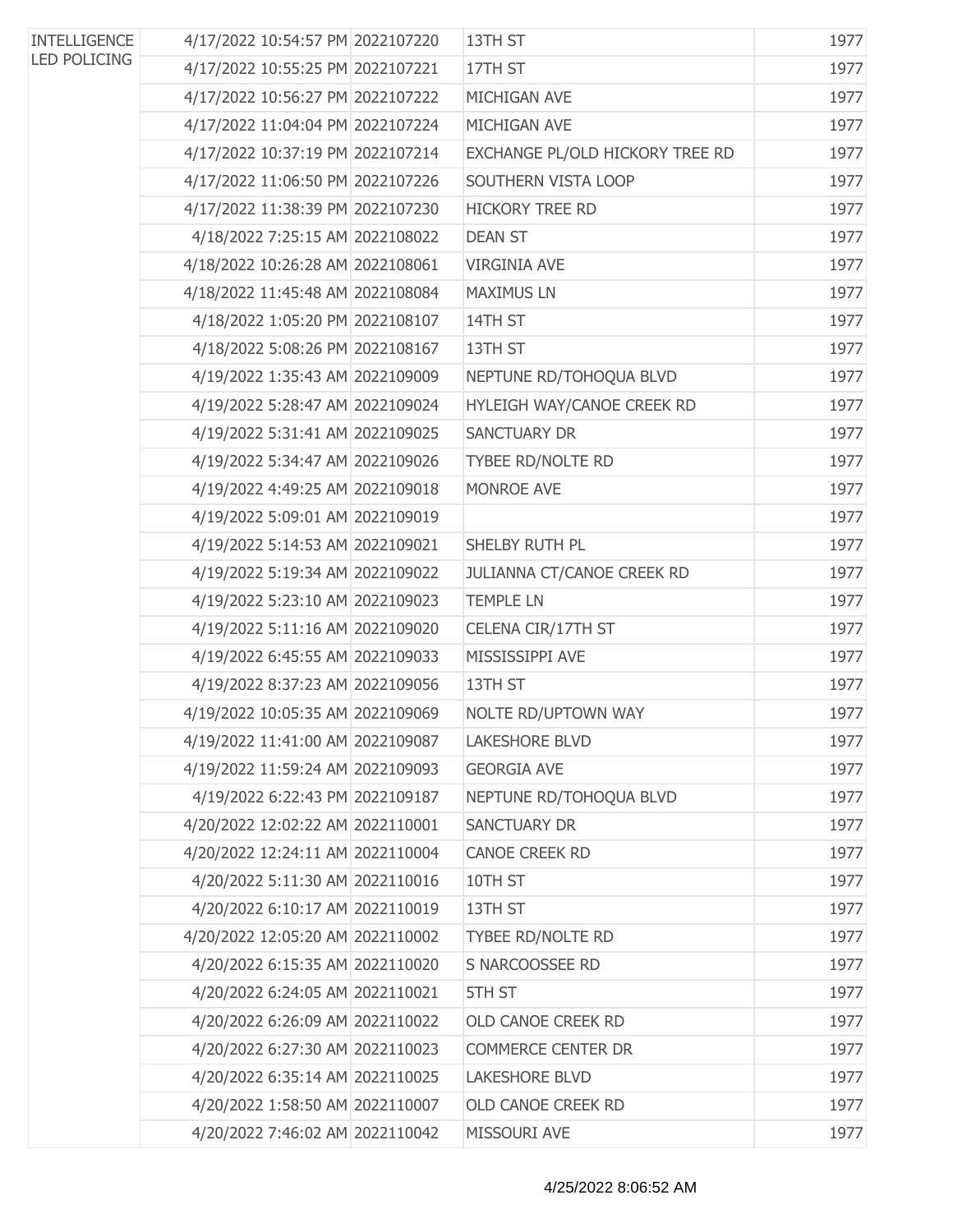| <b>INTELLIGENCE</b><br><b>LED POLICING</b> | 4/20/2022 8:05:01 AM 2022110044  |     | <b>EASTERN AVE</b>                               | 1977   |
|--------------------------------------------|----------------------------------|-----|--------------------------------------------------|--------|
|                                            | 4/20/2022 8:20:06 AM 2022110050  |     | 13TH ST                                          | 1977   |
|                                            | 4/20/2022 8:37:14 AM 2022110057  |     | <b>MAXIMUS LN</b>                                | 1977   |
|                                            | 4/20/2022 9:42:40 AM 2022110072  |     | <b>FLORIDA AVE</b>                               | 1977   |
|                                            | 4/20/2022 9:43:54 AM 2022110074  |     | 13TH ST                                          | 1977   |
|                                            | 4/20/2022 4:10:43 PM 2022110177  |     | <b>SAND STONE CIR</b>                            | 1977   |
|                                            | 4/20/2022 5:30:45 PM 2022110188  |     | 13TH ST                                          | 1977   |
|                                            | 4/20/2022 6:08:52 PM 2022110196  |     | NEPTUNE BAY CIR                                  | 1977   |
|                                            | 4/20/2022 4:55:35 PM 2022110180  |     | PINE LAKE DR/OLD CANOE CREEK RD                  | 1977   |
|                                            | 4/20/2022 6:03:52 PM 2022110193  |     | POOLSIDE DR                                      | 1977   |
|                                            | 4/20/2022 6:04:04 PM 2022110194  |     | 13TH ST                                          | 1977   |
|                                            | 4/20/2022 8:50:50 PM 2022110229  |     | BLACKBERRY CREEK DR/COMMERCE<br><b>CENTER DR</b> | 1977   |
|                                            | 4/20/2022 10:19:05 PM 2022110244 |     | <b>CENTENNIAL AVE</b>                            | 1977   |
|                                            | 4/20/2022 11:30:27 PM 2022110257 |     | GATOR BAY CREEK BLVD/PINE TREE DR                | 1977   |
|                                            | 4/20/2022 10:59:20 PM 2022110250 |     | EXCHANGE PL/OLD HICKORY TREE RD                  | 1977   |
|                                            | 4/20/2022 11:16:44 PM 2022110253 |     | MISSOURI AVE                                     | 1977   |
|                                            | 4/20/2022 11:32:31 PM 2022110258 |     | PINE TREE DR/CREEKWAY ST                         | 1977   |
|                                            |                                  | 163 |                                                  | 322251 |
| <b>INVESTIGATIO</b>                        | 4/14/2022 8:43:57 AM 2022104123  |     | PENNSYLVANIA AVE                                 | 1845   |
| N<br><b>SUPPLEMENTA</b>                    | 4/14/2022 9:24:36 AM 2022104130  |     | <b>NEW YORK AVE</b>                              | 1845   |
|                                            | 4/14/2022 1:40:08 PM 2022104174  |     | <b>NEPTUNE RD</b>                                | 1845   |
|                                            | 4/14/2022 4:20:49 PM 2022104203  |     | <b>BEE NICE DR</b>                               | 1845   |
|                                            | 4/14/2022 5:30:20 PM 2022104215  |     | NEWTON CT                                        | 1845   |
|                                            | 4/14/2022 11:41:12 PM 2022104268 |     | 13TH ST                                          | 1845   |
|                                            | 4/15/2022 3:38:14 AM 2022105019  |     | NOTTEL DR                                        | 1845   |
|                                            | 4/15/2022 9:05:50 AM 2022105067  |     | <b>WIND DANCER CIR</b>                           | 1845   |
|                                            | 4/15/2022 11:10:01 AM 2022105127 |     | <b>WIND DANCER CIR</b>                           | 1845   |
|                                            | 4/15/2022 12:59:17 PM 2022105163 |     | <b>SEVEN OAKS DR</b>                             | 1845   |
|                                            | 4/15/2022 5:01:12 PM 2022105241  |     | <b>SWEETWATER BLVD</b>                           | 1845   |
|                                            | 4/16/2022 9:28:16 AM 2022106127  |     | SWEET ACRES PL                                   | 1845   |
|                                            | 4/16/2022 2:38:08 PM 2022106191  |     | <b>BRISTOL COVE LN</b>                           | 1845   |
|                                            | 4/16/2022 4:57:53 PM 2022106215  |     | MASSACHUSETTS AVE                                | 1845   |
|                                            | 4/16/2022 7:32:35 PM 2022106239  |     | CRESTWOOD CIR                                    | 1845   |
|                                            | 4/17/2022 6:38:03 PM 2022107166  |     | MICHIGAN AVE                                     | 1845   |
|                                            | 4/18/2022 11:45:05 AM 2022108083 |     | <b>VILLA WAY CIR</b>                             | 1845   |
|                                            | 4/18/2022 11:55:51 AM 2022108089 |     | 13TH ST                                          | 1845   |
|                                            | 4/18/2022 11:55:57 AM 2022108090 |     | NEPTUNE RD                                       | 1845   |
|                                            | 4/18/2022 2:51:19 PM 2022108132  |     | S NARCOOSSEE RD                                  | 1845   |
|                                            | 4/18/2022 11:04:20 AM 2022108073 |     | FRIARS COVE RD                                   | 1845   |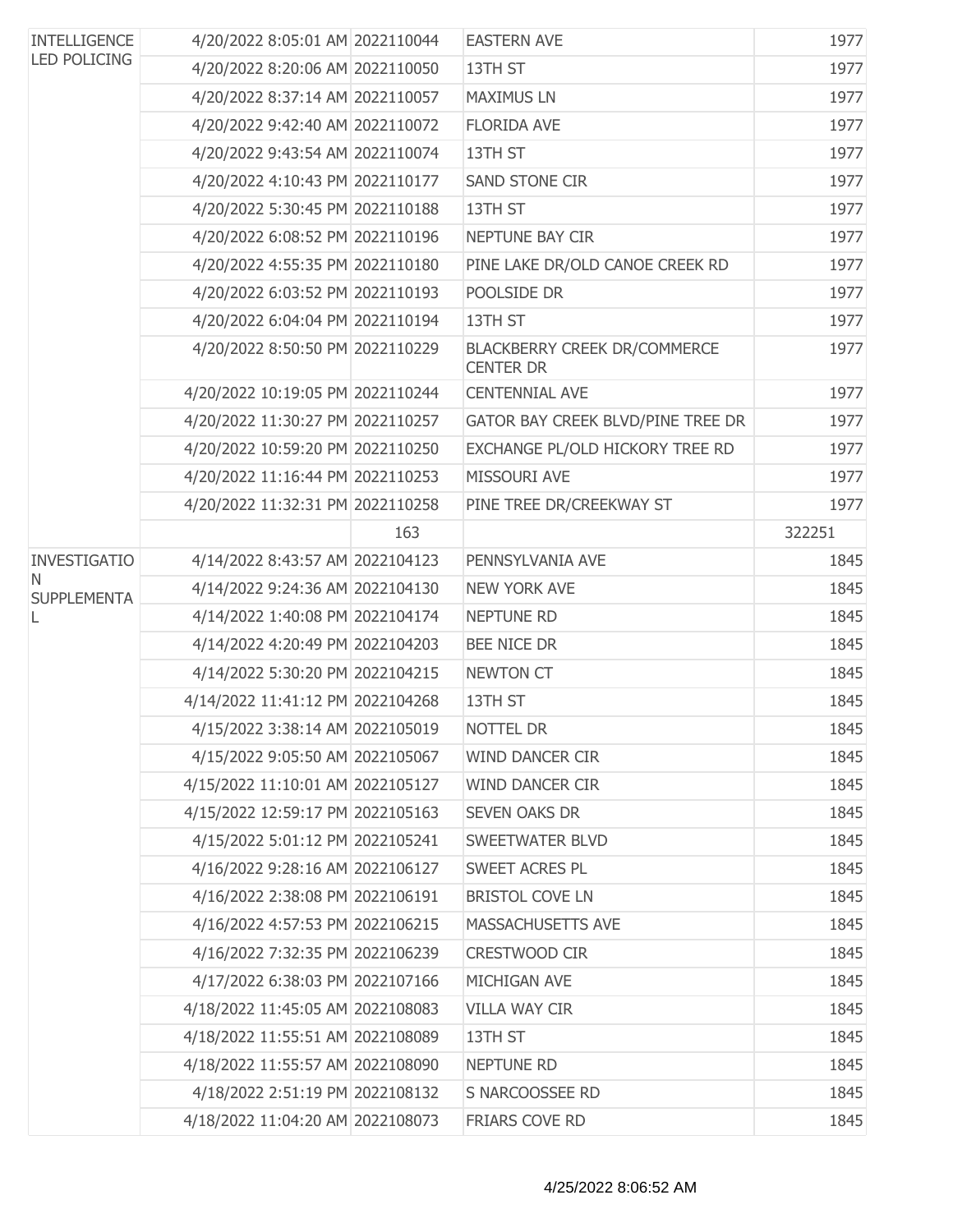| <b>INVESTIGATIO</b><br>N.<br><b>SUPPLEMENTA</b> | 4/18/2022 5:22:23 PM 2022108170  |    | COOL BREEZE CIR        | 1845  |
|-------------------------------------------------|----------------------------------|----|------------------------|-------|
|                                                 | 4/18/2022 9:36:04 PM 2022108218  |    | <b>NEPTUNE RD</b>      | 1845  |
| L                                               | 4/19/2022 5:43:40 AM 2022109029  |    | <b>NEPTUNE RD</b>      | 1845  |
|                                                 | 4/19/2022 9:43:41 AM 2022109064  |    | <b>CELENA CIR</b>      | 1845  |
|                                                 | 4/19/2022 10:38:50 AM 2022109077 |    | 13TH ST                | 1845  |
|                                                 | 4/19/2022 11:55:02 AM 2022109092 |    | <b>CORD AVE</b>        | 1845  |
|                                                 | 4/19/2022 1:30:13 PM 2022109113  |    | 13TH ST                | 1845  |
|                                                 | 4/19/2022 3:30:54 PM 2022109143  |    | <b>NEPTUNE RD</b>      | 1845  |
|                                                 | 4/19/2022 2:33:00 PM 2022109134  |    | 13TH ST                | 1845  |
|                                                 | 4/19/2022 8:18:24 PM 2022109217  |    | <b>CANOE CREEK RD</b>  | 1845  |
|                                                 | 4/20/2022 11:39:57 AM 2022110105 |    | 13TH ST                | 1845  |
|                                                 | 4/20/2022 8:53:32 AM 2022110063  |    | <b>NEPTUNE RD</b>      | 1845  |
|                                                 | 4/20/2022 12:48:46 PM 2022110122 |    | CALIFORNIA AVE         | 1845  |
|                                                 | 4/20/2022 2:53:43 PM 2022110160  |    | MAJESTIC OAK CIR       | 1845  |
|                                                 | 4/20/2022 3:06:48 PM 2022110165  |    | MICHIGAN AVE           | 1845  |
|                                                 | 4/20/2022 5:38:04 PM 2022110191  |    | <b>NEPTUNE RD</b>      | 1845  |
|                                                 |                                  | 37 |                        | 68265 |
| <b>JUVENILE</b>                                 | 4/14/2022 2:36:23 PM 2022104185  |    | 13TH ST                | 1911  |
| <b>PROBLEM</b>                                  | 4/14/2022 4:29:37 PM 2022104204  |    | <b>CANOE CREEK RD</b>  | 1911  |
|                                                 | 4/15/2022 11:34:53 AM 2022105138 |    | MICHIGAN AVE           | 1911  |
|                                                 | 4/15/2022 12:23:09 PM 2022105150 |    | MICHIGAN AVE           | 1911  |
|                                                 | 4/15/2022 2:39:02 PM 2022105192  |    | 13TH ST                | 1911  |
|                                                 | 4/15/2022 12:48:16 PM 2022105160 |    | 5TH ST                 | 1911  |
|                                                 | 4/16/2022 8:34:51 PM 2022106251  |    | 5TH ST                 | 1911  |
|                                                 | 4/16/2022 8:30:30 PM 2022106248  |    | <b>FLORIDA AVE</b>     | 1911  |
|                                                 | 4/17/2022 1:12:55 PM 2022107118  |    | <b>BRISTOL COVE LN</b> | 1911  |
|                                                 | 4/17/2022 11:47:47 PM 2022107231 |    | NOLTE RD/BARINA ST     | 1911  |
|                                                 | 4/18/2022 11:11:12 AM 2022108077 |    | <b>PROGRESS LN</b>     | 1911  |
|                                                 | 4/18/2022 2:39:06 PM 2022108129  |    | 13TH ST                | 1911  |
|                                                 | 4/19/2022 2:22:21 AM 2022109012  |    | OLD CANOE CREEK RD     | 1911  |
|                                                 | 4/19/2022 2:36:04 PM 2022109136  |    | 13TH ST                | 1911  |
|                                                 | 4/19/2022 5:24:42 PM 2022109175  |    | NEPTUNE BAY CIR        | 1911  |
|                                                 | 4/19/2022 6:57:10 PM 2022109200  |    | PINE LAKE DR           | 1911  |
|                                                 | 4/20/2022 6:53:40 AM 2022110031  |    | <b>MARYLAND AVE</b>    | 1911  |
|                                                 | 4/20/2022 1:46:22 PM 2022110136  |    | 13TH ST                | 1911  |
|                                                 |                                  | 18 |                        | 34398 |
| <b>KEEP THE</b>                                 | 4/17/2022 6:59:36 AM 2022107072  |    | PINE LAKE DR           | 158   |
| PEACE                                           |                                  | 1  |                        | 158   |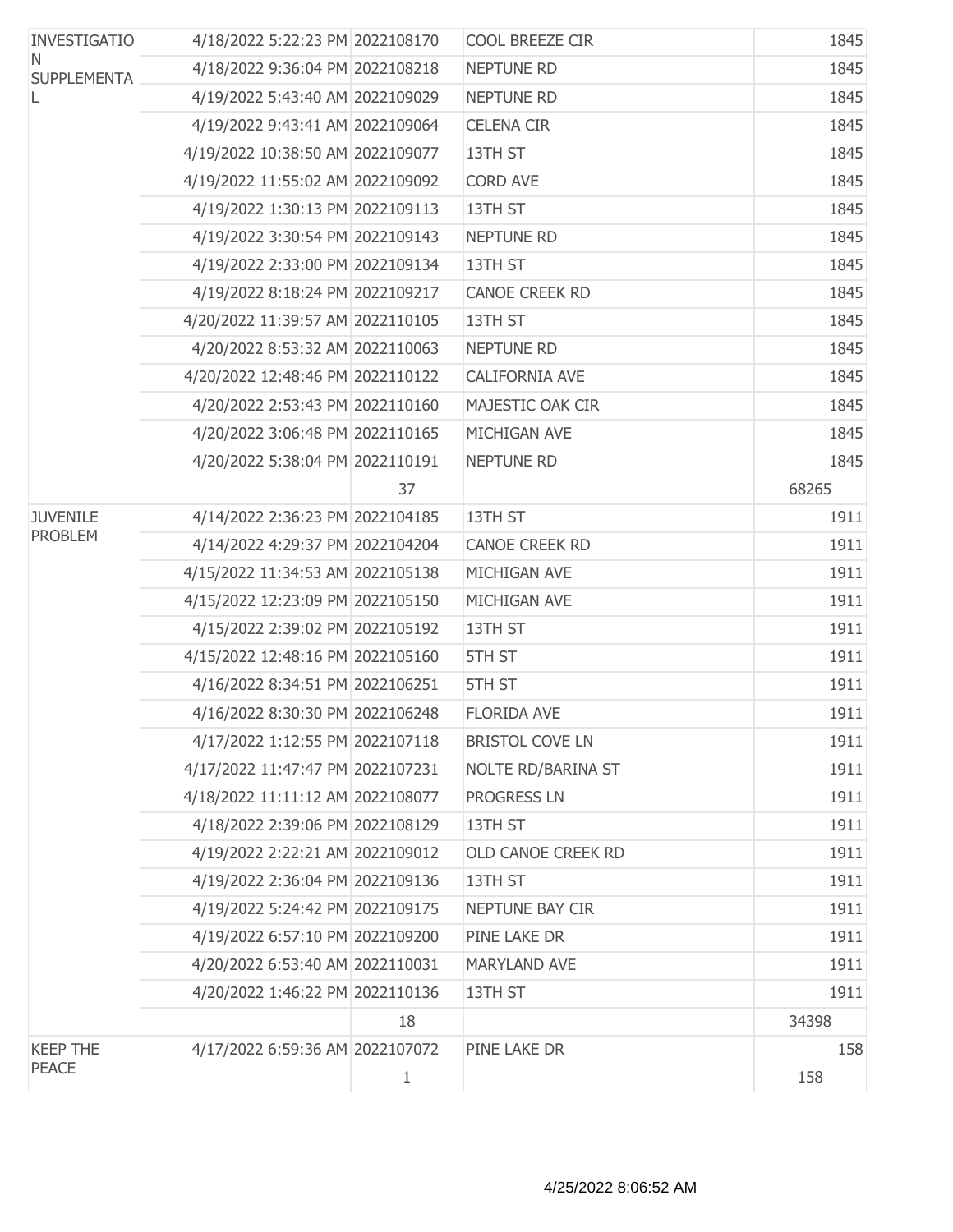| <b>KEEP THE</b>              | 4/16/2022 7:58:01 PM 2022106242  |                | <b>SWEET ACRES PL</b>      | 164   |
|------------------------------|----------------------------------|----------------|----------------------------|-------|
| PEACE PRE<br><b>ARRANGED</b> |                                  | 1              |                            | 164   |
| <b>LEWD AND</b>              | 4/18/2022 10:04:58 AM 2022108053 |                | MOSSHIRE CIR               | 1871  |
| <b>LACIVIOUS</b>             |                                  | 1              |                            | 1871  |
| <b>LOCKED OUT</b>            | 4/15/2022 3:16:05 PM 2022105207  |                | PINE VALLEY RD             | 1882  |
| OF VEHICLE                   | 4/18/2022 5:58:18 PM 2022108177  |                | MICHIGAN AVE/NOLTE RD      | 1882  |
|                              |                                  | $\overline{2}$ |                            | 3764  |
| <b>LOOSE FARM</b>            | 4/16/2022 2:13:51 PM 2022106186  |                | 13TH ST                    | 1879  |
| ANIMAL                       |                                  | 1              |                            | 1879  |
| <b>LOST</b>                  | 4/14/2022 8:46:12 PM 2022104244  |                | 13TH ST                    | 38    |
| <b>PROPERTY</b>              | 4/15/2022 2:58:19 PM 2022105202  |                | <b>NEPTUNE RD</b>          | 38    |
|                              | 4/18/2022 6:11:23 PM 2022108183  |                | 13TH ST                    | 38    |
|                              |                                  | 3              |                            | 114   |
| <b>LOST STRAY</b>            | 4/16/2022 8:55:15 AM 2022106121  |                | <b>SILVER THISTLE LN</b>   | 69    |
| <b>UNWANTED</b><br>ANIMAL    | 4/18/2022 7:55:18 AM 2022108026  |                | 10TH ST/MISSOURI AVE       | 69    |
|                              | 4/20/2022 2:00:34 PM 2022110140  |                | <b>CAROLINA AVE</b>        | 69    |
|                              |                                  | 3              |                            | 207   |
| LOST/FOUND                   | 4/14/2022 8:43:28 AM 2022104122  |                | 13TH ST/MASSACHUSETTS AVE  | 1881  |
| <b>PROPERTY</b>              | 4/14/2022 1:20:43 PM 2022104172  |                | 13TH ST/SERGEANT GRAHAM DR | 1881  |
|                              | 4/15/2022 11:06:25 PM 2022105319 |                | <b>CONTINENTAL ST</b>      | 1881  |
|                              | 4/16/2022 12:25:50 PM 2022106159 |                | MASSACHUSETTS AVE          | 1881  |
|                              | 4/17/2022 6:18:06 PM 2022107161  |                | <b>NEPTUNE RD</b>          | 1881  |
|                              | 4/17/2022 11:12:27 PM 2022107227 |                | NOLTE RD/BARINA ST         | 1881  |
|                              | 4/18/2022 6:08:50 AM 2022108015  |                | <b>NEPTUNE RD</b>          | 1881  |
|                              | 4/18/2022 10:26:42 AM 2022108062 |                | PINE LAKE DR               | 1881  |
|                              | 4/18/2022 12:31:12 PM 2022108095 |                | ROSEDALE AVE               | 1881  |
|                              | 4/19/2022 7:52:46 AM 2022109047  |                | 13TH ST/COMMERCE CENTER DR | 1881  |
|                              | 4/19/2022 5:59:59 AM 2022109030  |                | NOLTE RD/CEDAR HAMMOCK TRL | 1881  |
|                              |                                  | 11             |                            | 20691 |
| <b>LOUD PARTY</b>            | 4/16/2022 2:26:50 AM 2022106019  |                | 6TH ST/VIRGINIA AVE        | 10    |
|                              | 4/16/2022 6:49:50 AM 2022106087  |                | <b>VIRGINIA AVE</b>        | 10    |
|                              | 4/16/2022 7:21:49 PM 2022106235  |                | <b>BOBBY LEE LN</b>        | 10    |
|                              | 4/16/2022 8:54:23 PM 2022106256  |                | DRULINER RD                | 10    |
|                              | 4/19/2022 10:51:28 PM 2022109245 |                | PINE LAKE DR               | 10    |
|                              |                                  | 5              |                            | 50    |
| <b>MAN DOWN</b>              | 4/14/2022 7:31:19 PM 2022104238  |                | S NARCOOSSEE RD            | 200   |
|                              | 4/16/2022 10:39:48 AM 2022106135 |                | <b>ILLINOIS AVE</b>        | 200   |
|                              | 4/16/2022 2:15:56 PM 2022106187  |                | 13TH ST                    | 200   |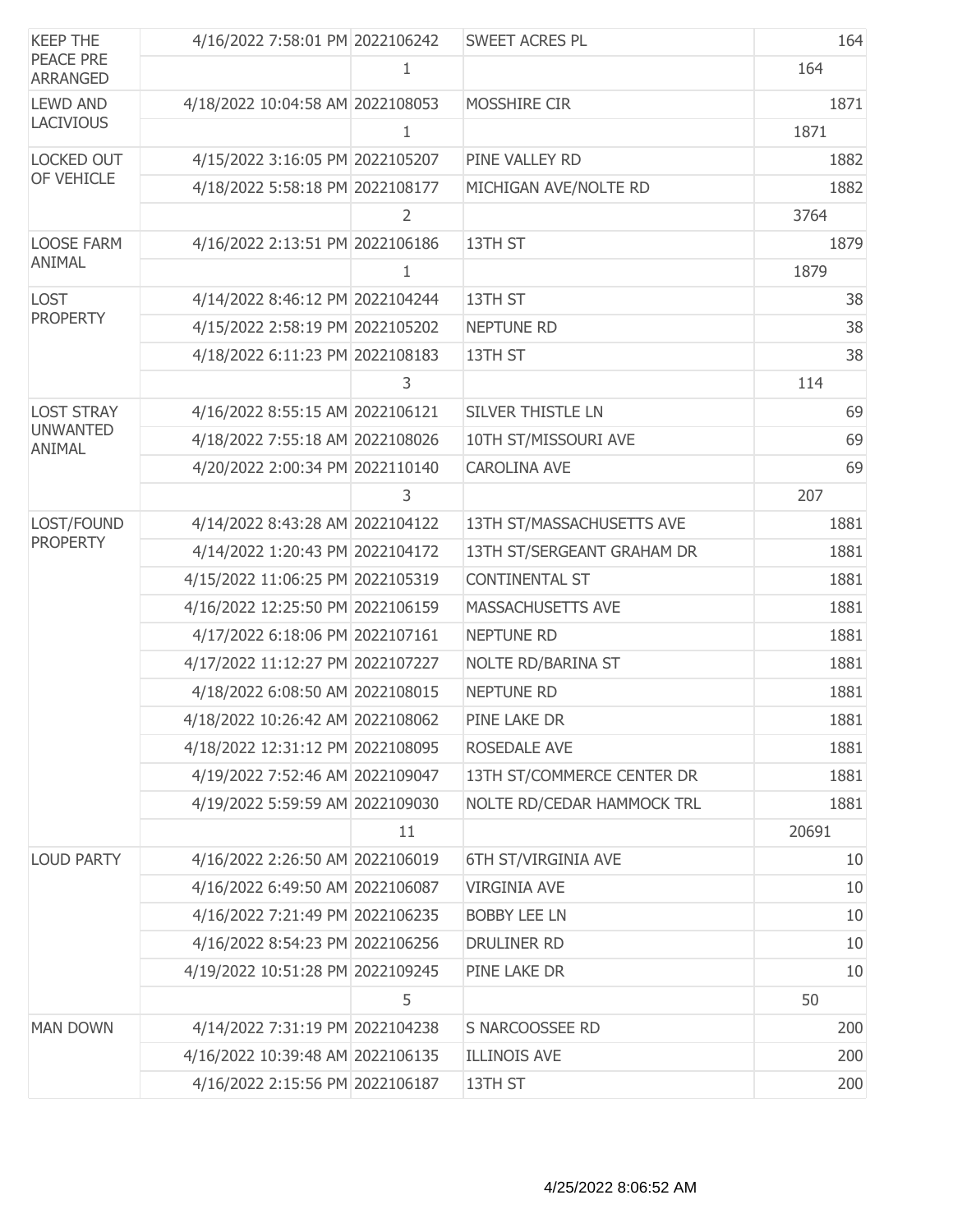| <b>MAN DOWN</b>                    | 4/18/2022 12:40:52 PM 2022108099 |                | 13TH ST                    | 200   |
|------------------------------------|----------------------------------|----------------|----------------------------|-------|
|                                    | 4/18/2022 8:39:04 PM 2022108211  |                | 13TH ST                    | 200   |
|                                    | 4/18/2022 10:23:12 PM 2022108226 |                | <b>CANOE CREEK RD</b>      | 200   |
|                                    |                                  | 6              |                            | 1200  |
| <b>MENTALLY ILL</b>                | 4/14/2022 1:30:39 PM 2022104173  |                | MICHIGAN AVE               | 1840  |
| <b>PERSON</b>                      | 4/16/2022 3:40:08 AM 2022106029  |                | <b>VEGA CREEK DR</b>       | 1840  |
|                                    | 4/16/2022 1:04:12 PM 2022106168  |                | SQUIRE OAK CT              | 1840  |
|                                    | 4/16/2022 2:10:18 PM 2022106185  |                | PEACH TREE BLVD            | 1840  |
|                                    | 4/17/2022 12:26:56 PM 2022107113 |                | MASSACHUSETTS AVE/13TH ST  | 1840  |
|                                    | 4/17/2022 7:09:24 PM 2022107172  |                | <b>OREGON AVE</b>          | 1840  |
|                                    | 4/18/2022 7:23:55 PM 2022108198  |                | <b>BROWN CHAPEL RD</b>     | 1840  |
|                                    | 4/20/2022 2:20:08 AM 2022110010  |                | <b>BETSY ROSS LN</b>       | 1840  |
|                                    | 4/20/2022 8:15:29 PM 2022110221  |                | <b>BEEHIVE CIR</b>         | 1840  |
|                                    | 4/20/2022 8:33:59 PM 2022110226  |                | MASSACHUSETTS AVE          | 1840  |
|                                    |                                  | 10             |                            | 18400 |
| <b>MINOR</b>                       | 4/15/2022 5:01:25 PM 2022105242  |                | 12TH ST/TENNESSEE AVE      | 190   |
| <b>TRAFFIC</b><br><b>VIOLATION</b> | 4/17/2022 10:17:36 AM 2022107100 |                | 13TH ST                    | 190   |
| <b>COMPL</b>                       |                                  | $\overline{2}$ |                            | 380   |
| <b>MISCELLANEO</b>                 | 4/14/2022 5:34:23 PM 2022104216  |                | <b>COVINGTON DR</b>        | 137   |
| <b>US NON</b><br><b>URGENT MSG</b> | 4/15/2022 10:03:53 AM 2022105091 |                | <b>GULF STURGEON LN</b>    | 137   |
|                                    | 4/15/2022 4:13:42 PM 2022105227  |                | <b>BARTON TOWNE CIR</b>    | 137   |
|                                    | 4/18/2022 9:20:34 PM 2022108215  |                | 13TH ST                    | 137   |
|                                    | 4/20/2022 11:35:11 AM 2022110104 |                | PEACH TREE BLVD            | 137   |
|                                    |                                  | 5              |                            | 685   |
| <b>MISDEMEANO</b>                  | 4/17/2022 7:47:08 AM 2022107082  |                | 17TH ST/MASSACHUSETTS AVE  | 1821  |
| R CRIME                            |                                  | 1              |                            | 1821  |
| <b>MISSING</b>                     | 4/18/2022 4:54:05 PM 2022108159  |                | <b>CYPRESS CT</b>          | 1828  |
| <b>ADULT</b>                       |                                  | $\mathbf{1}$   |                            | 1828  |
| <b>NON URGENT</b>                  | 4/16/2022 9:27:31 AM 2022106126  |                | <b>KENTUCKY AVE</b>        | 160   |
| <b>CHECK WELL</b><br><b>BEING</b>  | 4/16/2022 1:37:20 PM 2022106178  |                | <b>NOLTE RD</b>            | 160   |
|                                    | 4/16/2022 8:15:16 PM 2022106244  |                | <b>LAKESHORE BLVD</b>      | 160   |
|                                    | 4/17/2022 3:22:19 PM 2022107136  |                | 13TH ST                    | 160   |
|                                    | 4/17/2022 7:59:17 PM 2022107179  |                | <b>HARLOW AVE</b>          | 160   |
|                                    | 4/18/2022 4:59:44 PM 2022108165  |                | ORANGE AVE/E 17TH ST       | 160   |
|                                    | 4/19/2022 4:51:08 PM 2022109164  |                | <b>VILLA WAY CIR</b>       | 160   |
|                                    | 4/20/2022 5:07:05 PM 2022110184  |                | 13TH ST                    | 160   |
|                                    | 4/20/2022 7:18:37 PM 2022110211  |                | MISSISSIPPI AVE/RUMMELL RD | 160   |
|                                    | 4/20/2022 9:55:01 PM 2022110236  |                | MICHIGAN ESTATES CIR       | 160   |
|                                    |                                  | 10             |                            | 1600  |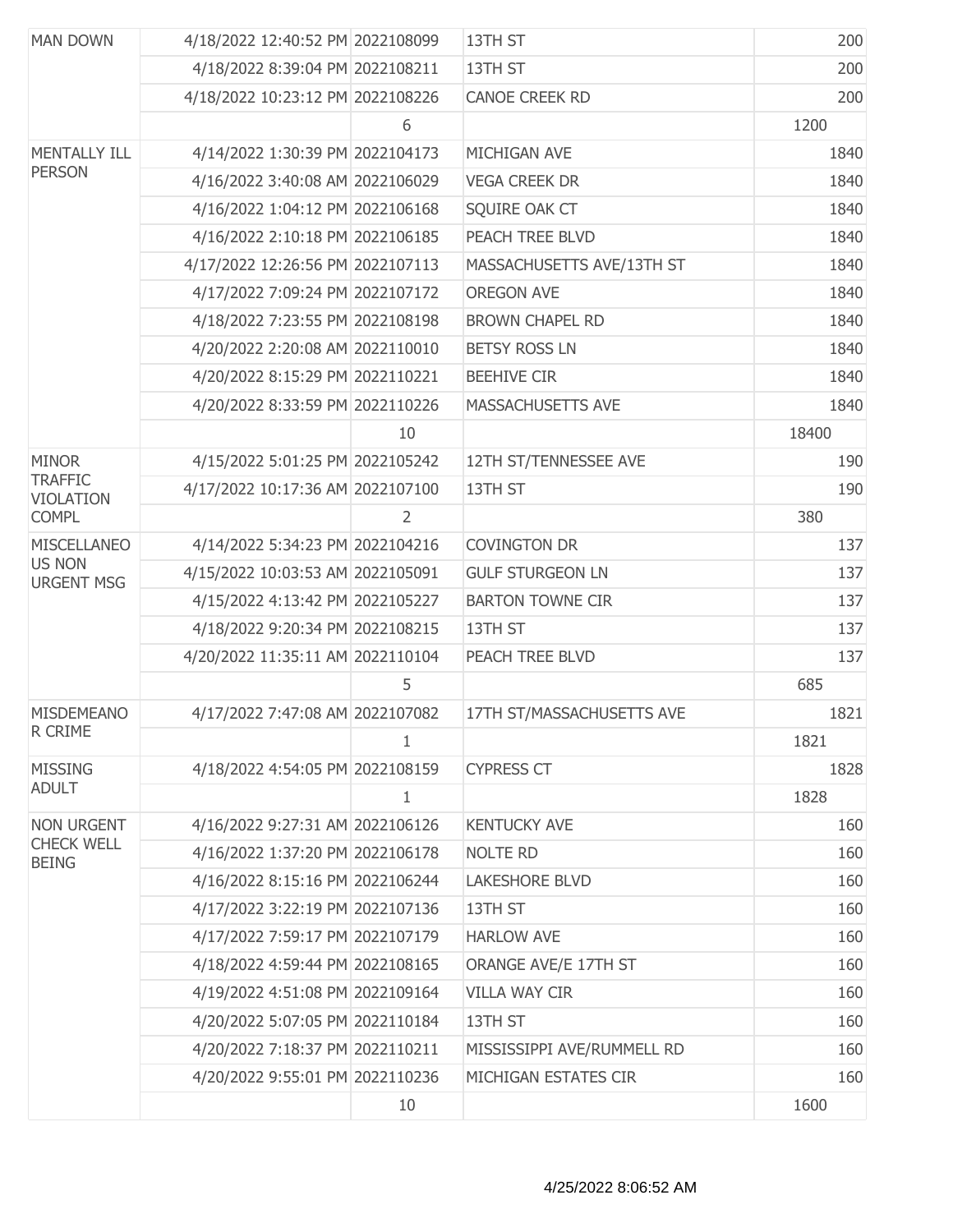| <b>NON URGENT</b><br>LOCK IN OUT      | 4/14/2022 8:57:55 PM 2022104247  |              | <b>SAWYER CIR</b>                              | 163   |
|---------------------------------------|----------------------------------|--------------|------------------------------------------------|-------|
|                                       | 4/18/2022 5:41:56 PM 2022108174  |              | <b>LEXINGTON BLVD</b>                          | 163   |
|                                       |                                  | 2            |                                                | 326   |
| <b>OBSTRUCTION</b>                    | 4/14/2022 10:09:47 AM 2022104137 |              | 13TH ST/WESTGATE DR                            | 1838  |
| OF ROADWAY                            | 4/14/2022 12:59:14 PM 2022104168 |              | OLD CANOE CREEK RD/KISSIMMEE<br><b>PARK RD</b> | 1838  |
|                                       | 4/15/2022 7:17:56 AM 2022105033  |              | 13TH ST/NEW YORK AVE                           | 1838  |
|                                       | 4/15/2022 10:30:44 AM 2022105105 |              | CANOE CREEK RD/NOLTE RD                        | 1838  |
|                                       | 4/16/2022 3:48:10 AM 2022106030  |              | 13TH ST/BROWN CHAPEL RD                        | 1838  |
|                                       | 4/16/2022 6:02:28 PM 2022106226  |              | 13TH ST/BROWN CHAPEL RD                        | 1838  |
|                                       | 4/17/2022 9:14:33 AM 2022107091  |              | <b>MARYLAND AVE</b>                            | 1838  |
|                                       | 4/17/2022 10:23:29 PM 2022107212 |              | HAYWOOD RUFFIN RD/S NARCOOSSEE<br><b>RD</b>    | 1838  |
|                                       | 4/18/2022 7:30:55 AM 2022108023  |              | S NARCOOSSEE RD/TORTOISE TRL                   | 1838  |
|                                       | 4/18/2022 12:55:12 PM 2022108106 |              | 13TH ST/MISSOURI AVE                           | 1838  |
|                                       | 4/19/2022 12:53:50 AM 2022109004 |              | 10TH ST/PENNSYLVANIA AVE                       | 1838  |
|                                       | 4/20/2022 10:15:12 PM 2022110241 |              | 17TH ST/PENNSYLVANIA AVE                       | 1838  |
|                                       |                                  | 12           |                                                | 22056 |
| OPEN DOOR                             | 4/14/2022 6:46:10 PM 2022104230  |              | <b>NESTING TRL</b>                             | 1859  |
|                                       |                                  | 1            |                                                | 1859  |
| <b>OTHER NOISE</b>                    | 4/14/2022 9:27:29 AM 2022104131  |              | BEE NICE DR                                    | 15    |
| <b>COMPLAINT</b>                      | 4/14/2022 10:51:48 PM 2022104263 |              | SILVER THISTLE LN                              | 15    |
|                                       | 4/15/2022 1:11:42 PM 2022105167  |              | BITTLE WAY/WADEVIEW LOOP                       | 15    |
|                                       | 4/15/2022 10:44:45 PM 2022105315 |              | <b>OLIVIA CT</b>                               | 15    |
|                                       | 4/16/2022 10:41:18 PM 2022106274 |              | <b>GATOR BAY CREEK BLVD</b>                    | 15    |
|                                       | 4/16/2022 11:04:13 PM 2022106284 |              | DOVE COTTAGE LN                                | 15    |
|                                       | 4/18/2022 11:20:15 PM 2022108233 |              | <b>TYBEE RD</b>                                | 15    |
|                                       | 4/19/2022 10:06:02 PM 2022109240 |              | <b>ARIZONA AVE</b>                             | 15    |
|                                       | 4/19/2022 8:09:37 PM 2022109216  |              | 17TH ST                                        | 15    |
|                                       | 4/20/2022 4:05:18 PM 2022110176  |              | MASSACHUSETTS AVE                              | 15    |
|                                       |                                  | 10           |                                                | 150   |
| <b>PARKING</b>                        | 4/20/2022 10:30:39 AM 2022110087 |              | <b>ELBIB DR</b>                                | 191   |
| <b>COMPLAINT</b>                      | 4/20/2022 11:41:44 AM 2022110107 |              | <b>LAKE TRUDY DR</b>                           | 191   |
|                                       | 4/20/2022 8:40:00 PM 2022110228  |              | NOTTEL DR                                      | 191   |
|                                       |                                  | 3            |                                                | 573   |
| <b>PAST</b>                           | 4/14/2022 12:04:46 PM 2022104161 |              | <b>BEE NICE DR</b>                             | 101   |
| <b>BURGLARY</b><br><b>RESIDENTIAL</b> |                                  | $\mathbf{1}$ |                                                | 101   |
| PAST DAMAGE                           | 4/14/2022 10:51:22 AM 2022104145 |              | MASSACHUSETTS AVE                              | 111   |
| VANDALISM                             |                                  | $\mathbf 1$  |                                                | 111   |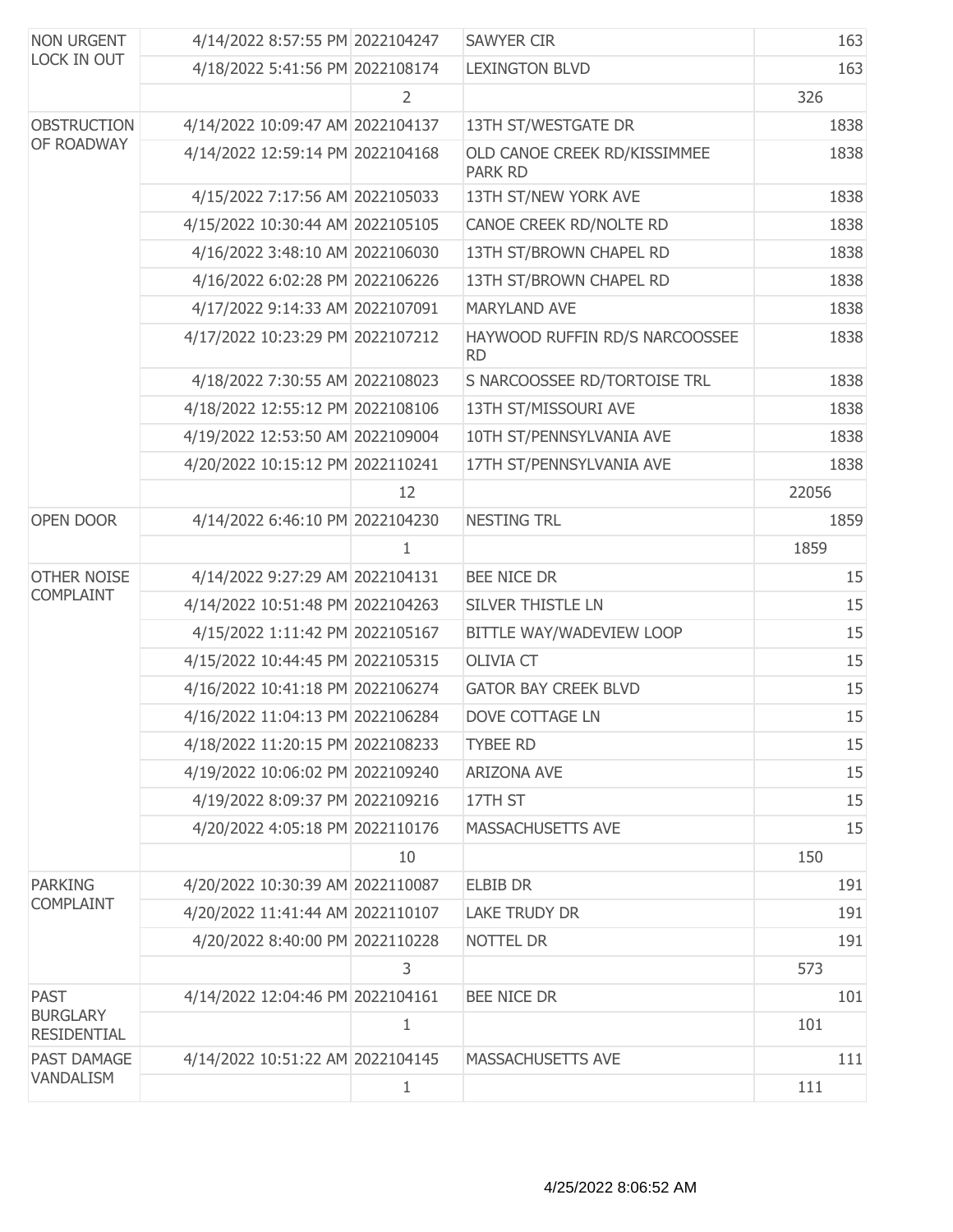| <b>PAST</b><br><b>DOMESTIC</b><br><b>DISTURBANCE</b> | 4/15/2022 7:14:47 PM 2022105272  |                | SWEET ACRES PL                              | 33    |
|------------------------------------------------------|----------------------------------|----------------|---------------------------------------------|-------|
|                                                      | 4/16/2022 10:03:25 AM 2022106130 |                | PINE LAKE DR                                | 33    |
|                                                      |                                  | 2              |                                             | 66    |
| <b>PAST FRAUD</b>                                    | 4/19/2022 5:13:49 PM 2022109170  |                | <b>INDIANA AVE</b>                          | 93    |
| <b>DECEPTION</b>                                     | 4/19/2022 5:20:10 PM 2022109172  |                | <b>CROSS PRAIRIE PKWY</b>                   | 93    |
|                                                      | 4/19/2022 6:21:12 PM 2022109185  |                | PARKFIELD RD                                | 93    |
|                                                      |                                  | 3              |                                             | 279   |
| <b>PAST</b>                                          | 4/15/2022 5:44:05 AM 2022105024  |                | S NARCOOSSEE RD                             | 154   |
| <b>SUSPICIOUS</b><br><b>INCIDENT</b>                 | 4/20/2022 1:14:52 PM 2022110128  |                | <b>ALITA TER</b>                            | 154   |
|                                                      |                                  | $\overline{2}$ |                                             | 308   |
| <b>PAST</b>                                          | 4/19/2022 12:38:21 AM 2022109003 |                | <b>FLORIDA AVE</b>                          | 152   |
| <b>SUSPICIOUS</b><br><b>VEHICLE</b>                  |                                  | 1              |                                             | 152   |
| <b>PAST THEFT</b>                                    | 4/15/2022 2:53:09 PM 2022105198  |                | <b>WAUSEON DR</b>                           | 162   |
|                                                      | 4/18/2022 9:41:51 AM 2022108050  |                | 13TH ST                                     | 162   |
|                                                      | 4/19/2022 7:44:52 AM 2022109044  |                | PINE VALLEY RD                              | 162   |
|                                                      |                                  | 3              |                                             | 486   |
| <b>PAST TRAFFIC</b>                                  | 4/15/2022 9:12:36 AM 2022105072  |                | NEPTUNE BAY CIR                             | 181   |
| <b>INCIDENT</b>                                      |                                  | 1              |                                             | 181   |
| PHYSICAL                                             | 4/14/2022 2:39:06 PM 2022104187  |                | <b>H C YATES LN</b>                         | 118   |
| <b>DISTURBANCE</b>                                   | 4/14/2022 8:13:13 PM 2022104241  |                | <b>KANSAS AVE</b>                           | 118   |
|                                                      | 4/19/2022 7:14:20 PM 2022109205  |                | <b>GEORGIA AVE</b>                          | 118   |
|                                                      |                                  | 3              |                                             | 354   |
| <b>PRIVATE</b>                                       | 4/16/2022 5:41:32 AM 2022106081  |                | <b>BATTAGLIA BLVD</b>                       | 2141  |
| <b>PROPERTY</b><br><b>REMOVAL</b>                    | 4/18/2022 3:06:06 AM 2022108008  |                | 13TH ST                                     | 2141  |
|                                                      | 4/18/2022 6:07:58 AM 2022108014  |                | 13TH ST                                     | 2141  |
|                                                      | 4/18/2022 9:20:50 AM 2022108047  |                | PINE VALLEY RD                              | 2141  |
|                                                      | 4/19/2022 12:29:39 AM 2022109002 |                | ST CLOUD VILLAGE CT                         | 2141  |
|                                                      | 4/19/2022 11:10:59 PM 2022109246 |                | <b>NOLTE RD</b>                             | 2141  |
|                                                      |                                  | 6              |                                             | 12846 |
| <b>RECKLESS</b>                                      | 4/14/2022 7:33:05 PM 2022104239  |                | FRIARS COVE RD/ESPRIT LN                    | 1832  |
| <b>DRIVER</b>                                        | 4/16/2022 2:47:59 AM 2022106020  |                | <b>ELBIB DR</b>                             | 1832  |
|                                                      | 4/17/2022 12:50:06 AM 2022107023 |                | FAWN MEADOW CIR/DEER CREEK BLVD             | 1832  |
|                                                      | 4/17/2022 1:17:58 AM 2022107027  |                | E IRLO BRONSON MEM HWY/MURCOTT<br><b>DR</b> | 1832  |
|                                                      | 4/17/2022 5:15:55 PM 2022107151  |                | 13TH ST                                     | 1832  |
|                                                      | 4/20/2022 3:47:34 AM 2022110013  |                | N CANOE CREEK RD/RENISON RD                 | 1832  |
|                                                      | 4/20/2022 5:42:17 AM 2022110018  |                | PRAIRIE LAKES RD/N CANOE CREEK RD           | 1832  |
|                                                      | 4/20/2022 3:04:42 PM 2022110164  |                | 13TH ST                                     | 1832  |
|                                                      | 4/20/2022 7:34:05 PM 2022110214  |                | OLD CANOE CREEK RD/NEPTUNE RD               | 1832  |
|                                                      |                                  | 9              |                                             | 16488 |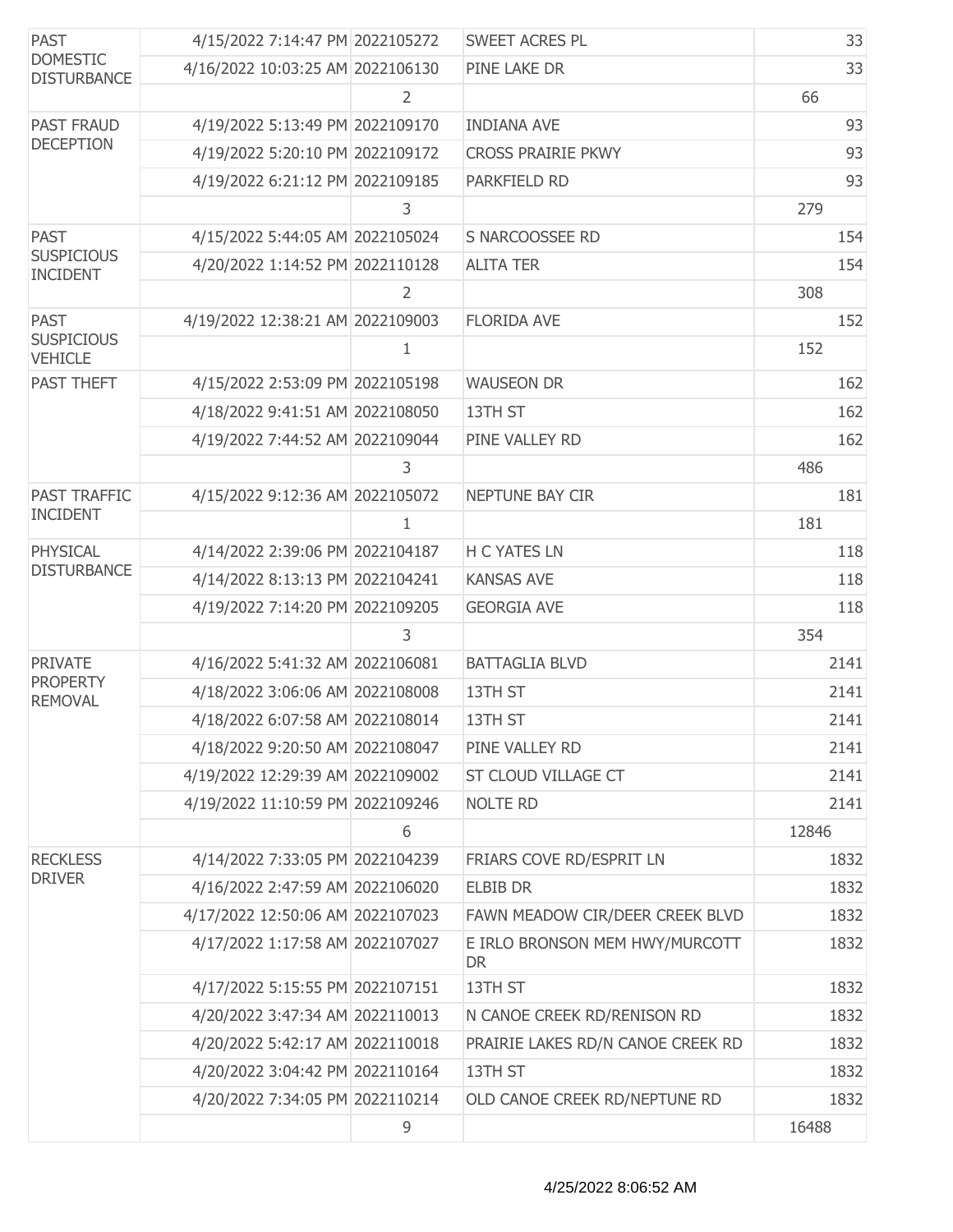| <b>RESIDENTIAL</b><br><b>BURGLARY</b><br><b>ALARM</b> | 4/14/2022 9:22:26 AM 2022104128  |    | <b>ALLIGATOR ST</b>           | 2115  |
|-------------------------------------------------------|----------------------------------|----|-------------------------------|-------|
|                                                       | 4/17/2022 6:22:36 AM 2022107069  |    | POOLSIDE DR                   | 2115  |
|                                                       | 4/18/2022 7:44:16 PM 2022108204  |    | <b>CHASE CT</b>               | 2115  |
|                                                       | 4/18/2022 8:45:55 PM 2022108213  |    | SHELBY RUTH PL                | 2115  |
|                                                       | 4/19/2022 4:12:09 PM 2022109153  |    | PARKFIELD RD                  | 2115  |
|                                                       | 4/20/2022 9:16:33 AM 2022110069  |    | 13TH ST                       | 2115  |
|                                                       | 4/20/2022 11:51:30 AM 2022110109 |    | <b>GRAND VISTA LN</b>         | 2115  |
|                                                       | 4/20/2022 1:35:31 PM 2022110133  |    | <b>GATOR BAY LN</b>           | 2115  |
|                                                       | 4/20/2022 2:52:19 PM 2022110156  |    | MOCA DR                       | 2115  |
|                                                       | 4/20/2022 3:10:53 PM 2022110166  |    | <b>BRANT ST</b>               | 2115  |
|                                                       | 4/20/2022 8:01:40 PM 2022110218  |    | <b>CYPRESS TREE TRL</b>       | 2115  |
|                                                       | 4/20/2022 9:05:52 PM 2022110231  |    | <b>HAMLIN AVE</b>             | 2115  |
|                                                       |                                  | 12 |                               | 25380 |
| <b>SERIOUS</b>                                        | 4/16/2022 7:20:23 AM 2022106091  |    | NEPTUNE RD/OLD CANOE CREEK RD | 188   |
| <b>TRAFFIC</b><br><b>VIOLATION</b>                    | 4/17/2022 11:05:23 AM 2022107106 |    | ZION DR/OLD CANOE CREEK RD    | 188   |
|                                                       | 4/20/2022 10:18:35 AM 2022110083 |    | E 10TH ST/OVERCUP AVE         | 188   |
|                                                       |                                  | 3  |                               | 564   |
| <b>SEXUAL</b>                                         | 4/15/2022 6:43:10 PM 2022105265  |    | <b>BITTLE WAY</b>             | 1976  |
| <b>OFFENDER</b><br><b>CHECK</b>                       | 4/15/2022 7:31:34 PM 2022105277  |    | <b>SEAN CT</b>                | 1976  |
|                                                       | 4/15/2022 7:11:03 PM 2022105271  |    | <b>HARLEQUIN DR</b>           | 1976  |
|                                                       | 4/15/2022 6:33:51 PM 2022105261  |    | <b>BETSY ROSS LN</b>          | 1976  |
|                                                       | 4/15/2022 6:56:04 PM 2022105267  |    | <b>WHISTLING TRL</b>          | 1976  |
|                                                       | 4/15/2022 7:19:59 PM 2022105274  |    | PRESERVE BLVD                 | 1976  |
|                                                       | 4/15/2022 7:39:58 PM 2022105278  |    | <b>TAURUS LN</b>              | 1976  |
|                                                       | 4/15/2022 7:52:15 PM 2022105279  |    | <b>WEST CLINTON DR</b>        | 1976  |
|                                                       |                                  | 8  |                               | 15808 |
| <b>SICK PERSON</b>                                    | 4/15/2022 6:11:25 PM 2022105258  |    | <b>MASSACHUSETTS AVE</b>      | 2106  |
| <b>DIZZY</b><br><b>VERTIGO</b>                        |                                  | 1  |                               | 2106  |
| <b>SICK PERSON</b>                                    | 4/15/2022 8:18:54 PM 2022105287  |    |                               | 2127  |
| <b>ONSET</b><br><b>IMMOBILITY</b>                     |                                  | 1  |                               | 2127  |
| <b>SICK PERSON</b>                                    | 4/15/2022 3:17:11 PM 2022105209  |    | <b>NOLTE RD</b>               | 2130  |
| <b>UNWELL ILL</b>                                     |                                  | 1  |                               | 2130  |
| <b>SICK PERSON</b>                                    | 4/14/2022 6:24:08 AM 2022104101  |    | OHIO AVE                      | 2131  |
| <b>VOMITING</b>                                       | 4/14/2022 7:57:23 AM 2022104114  |    | PENNSYLVANIA AVE              | 2131  |
|                                                       | 4/15/2022 11:03:40 PM 2022105318 |    | <b>CEDAR AVE</b>              | 2131  |
|                                                       |                                  | 3  |                               | 6393  |
| <b>SOLICITOR</b>                                      | 4/16/2022 11:51:25 AM 2022106155 |    | 13TH ST                       | 1898  |
|                                                       | 4/19/2022 11:51:00 AM 2022109091 |    | 13TH ST                       | 1898  |
|                                                       |                                  | 2  |                               | 3796  |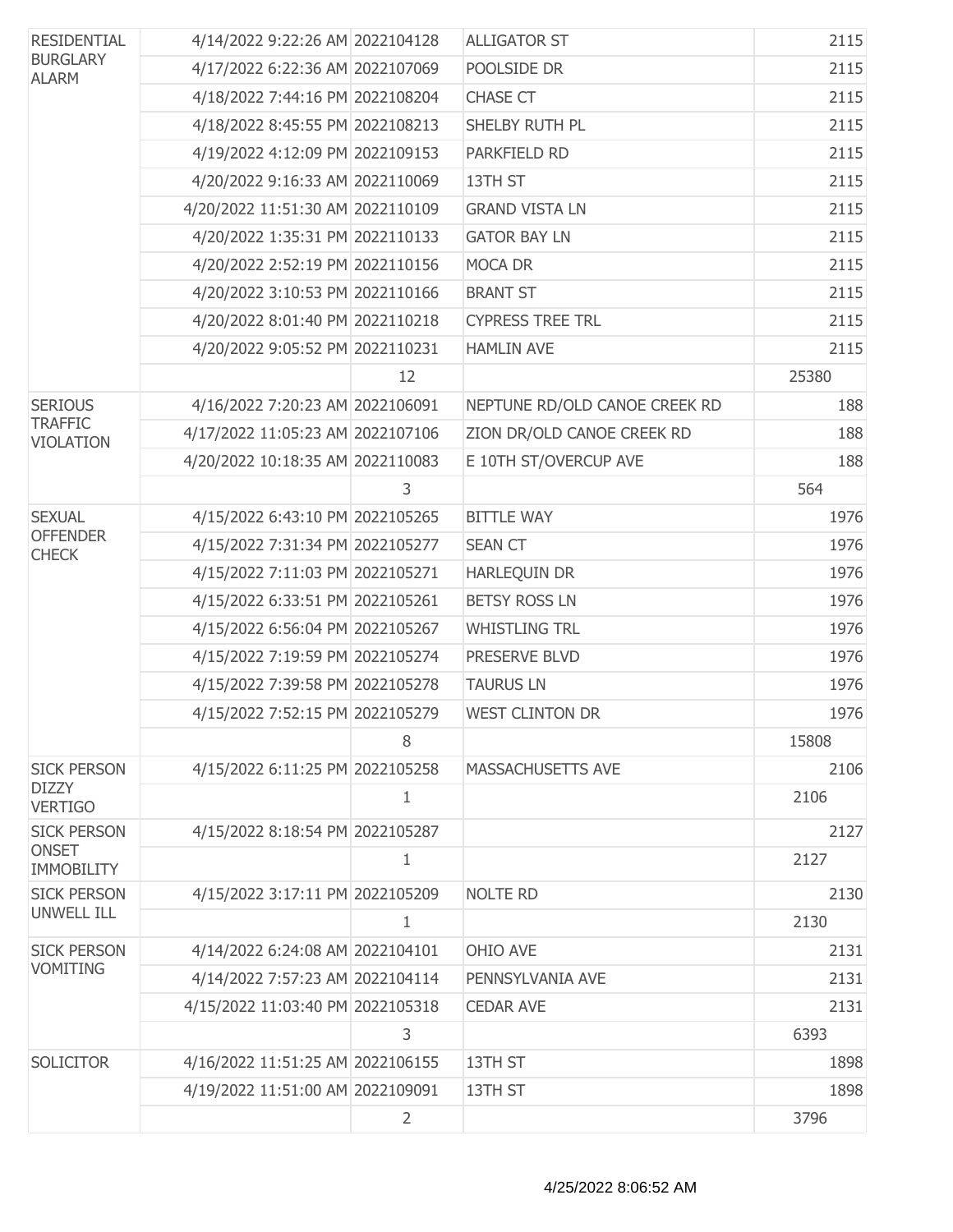| <b>STOLEN TAG</b>                    | 4/14/2022 7:17:11 PM 2022104235  |              | 13TH ST                                     | 219  |
|--------------------------------------|----------------------------------|--------------|---------------------------------------------|------|
|                                      | 4/17/2022 12:25:51 PM 2022107112 |              | 13TH ST                                     | 219  |
|                                      |                                  | 2            |                                             | 438  |
| <b>STROKE TIA</b>                    | 4/15/2022 7:26:04 PM 2022105276  |              | MISSOURI AVE                                | 501  |
| <b>SUDDEN</b><br><b>VISION PROB</b>  |                                  | 1            |                                             | 501  |
| <b>SUPPLEMENTA</b>                   | 4/14/2022 9:34:09 AM 2022104132  |              | MISSOURI AVE/13TH ST                        | 130  |
| <b>L GENERAL</b><br>CASE INFO        | 4/15/2022 8:24:44 AM 2022105051  |              | <b>WISCONSIN AVE</b>                        | 130  |
|                                      | 4/15/2022 4:44:47 PM 2022105235  |              | E 13TH ST                                   | 130  |
|                                      | 4/15/2022 4:01:07 PM 2022105224  |              | <b>GRAPE AVE</b>                            | 130  |
|                                      | 4/16/2022 11:39:30 AM 2022106151 |              | <b>SIMPSON RD</b>                           | 130  |
|                                      | 4/16/2022 4:15:20 PM 2022106209  |              | 13TH ST/VERMONT AVE                         | 130  |
|                                      | 4/17/2022 1:40:03 PM 2022107123  |              | SWEET ACRES PL                              | 130  |
|                                      | 4/18/2022 8:52:56 AM 2022108040  |              | SHELBURNE WAY                               | 130  |
|                                      | 4/18/2022 2:22:44 PM 2022108126  |              | <b>LEBALN</b>                               | 130  |
|                                      | 4/18/2022 4:55:58 PM 2022108163  |              | 13TH ST                                     | 130  |
|                                      | 4/18/2022 6:10:09 PM 2022108181  |              | <b>REFLECTION CV</b>                        | 130  |
|                                      | 4/19/2022 10:12:45 AM 2022109071 |              | <b>CYPRESS CT</b>                           | 130  |
|                                      | 4/19/2022 12:35:00 PM 2022109101 |              | SHELBURNE WAY                               | 130  |
|                                      | 4/19/2022 1:05:10 PM 2022109106  |              | MILL POND DR                                | 130  |
|                                      | 4/19/2022 5:28:28 PM 2022109176  |              | <b>VILLA WAY CIR</b>                        | 130  |
|                                      | 4/19/2022 7:21:11 PM 2022109206  |              | <b>GRAPE AVE</b>                            | 130  |
|                                      | 4/19/2022 9:08:59 PM 2022109225  |              | <b>WADEVIEW LOOP</b>                        | 130  |
|                                      | 4/19/2022 7:49:00 PM 2022109212  |              | <b>CYPRESS CT</b>                           | 130  |
|                                      | 4/20/2022 10:56:56 AM 2022110092 |              | <b>REFLECTION CV</b>                        | 130  |
|                                      | 4/20/2022 1:00:42 PM 2022110125  |              | <b>NEPTUNE RD</b>                           | 130  |
|                                      | 4/20/2022 1:22:33 PM 2022110130  |              | <b>CANOE CREEK RD</b>                       | 130  |
|                                      | 4/20/2022 3:33:45 PM 2022110172  |              | <b>INDIANA AVE</b>                          | 130  |
|                                      |                                  | 22           |                                             | 2860 |
| <b>SUPPLEMENTA</b>                   | 4/15/2022 4:49:06 PM 2022105236  |              | <b>KALEIGH CT</b>                           | 134  |
| L ITEMS                              |                                  | $\mathbf{1}$ |                                             | 134  |
| <b>SUSPICIOUS</b><br><b>INCIDENT</b> | 4/14/2022 3:07:02 PM 2022104195  |              | E IRLO BRONSON MEM HWY/TAY WES<br><b>DR</b> | 1834 |
|                                      | 4/14/2022 10:57:11 PM 2022104264 |              | E IRLO BRONSON MEM HWY                      | 1834 |
|                                      | 4/15/2022 2:34:12 AM 2022105014  |              | 13TH ST                                     | 1834 |
|                                      | 4/15/2022 4:31:19 PM 2022105232  |              | 17TH ST                                     | 1834 |
|                                      | 4/15/2022 4:27:18 PM 2022105229  |              | <b>OREGON AVE</b>                           | 1834 |
|                                      | 4/16/2022 11:25:58 PM 2022106287 |              | <b>NEPTUNE RD</b>                           | 1834 |
|                                      | 4/17/2022 1:36:53 AM 2022107033  |              | 14TH ST/MICHIGAN AVE                        | 1834 |
|                                      | 4/17/2022 10:57:35 AM 2022107104 |              | LAKESHORE BLVD/ALABAMA AVE                  | 149  |
|                                      | 4/18/2022 10:57:36 AM 2022108072 |              | <b>ALLIGATOR ST</b>                         | 149  |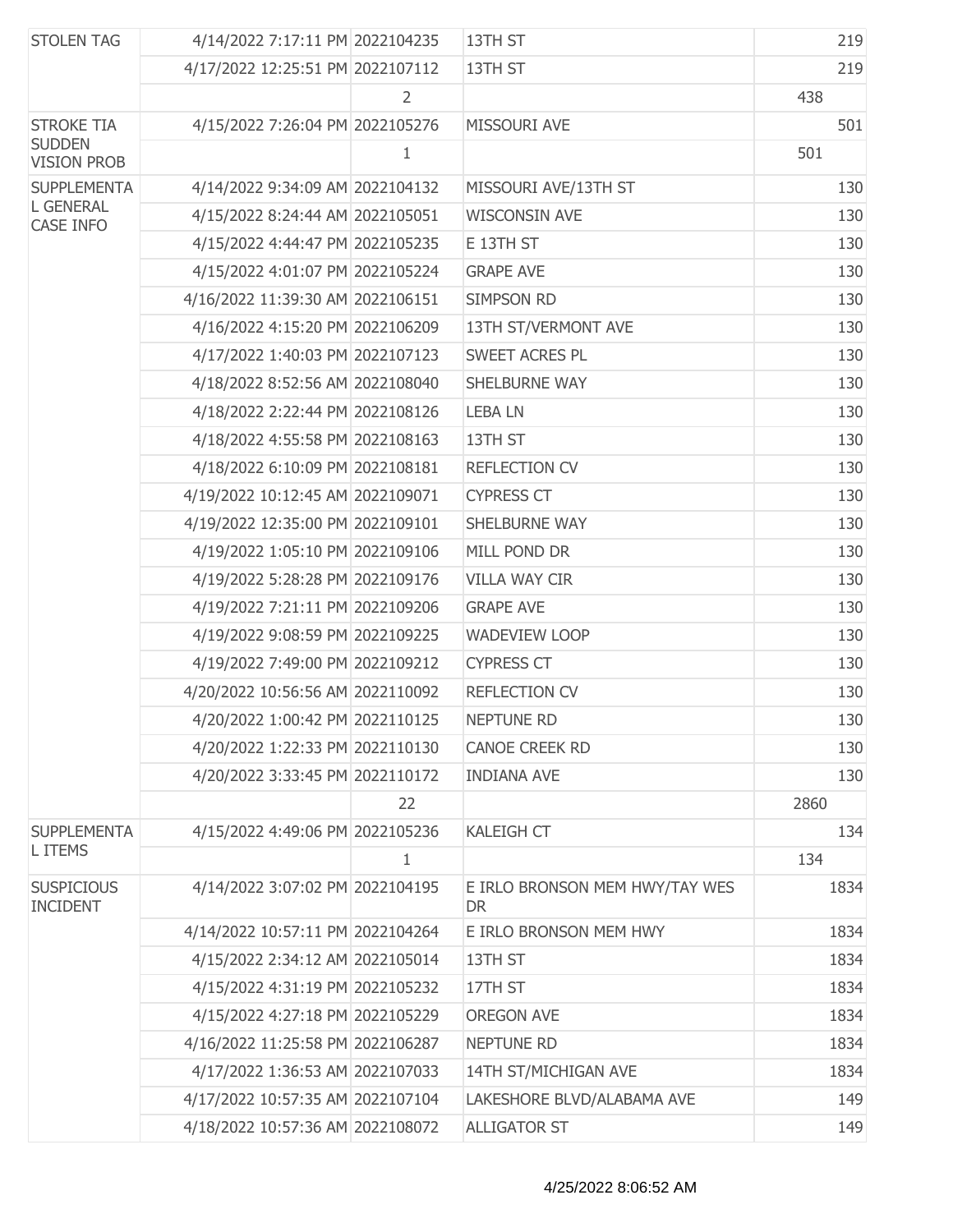| <b>SUSPICIOUS</b> | 4/18/2022 12:38:32 PM 2022108098 |    | 13TH ST                | 1834  |
|-------------------|----------------------------------|----|------------------------|-------|
| <b>INCIDENT</b>   | 4/18/2022 6:45:04 PM 2022108189  |    | WOOD LAKE CIR          | 1834  |
|                   | 4/19/2022 12:03:48 PM 2022109096 |    | NATIONS WAY            | 149   |
|                   | 4/19/2022 3:58:07 PM 2022109148  |    | <b>CYPRESS CT</b>      | 149   |
|                   | 4/19/2022 11:29:08 PM 2022109248 |    | <b>SEVEN OAKS DR</b>   | 149   |
|                   | 4/20/2022 10:46:16 AM 2022110089 |    | OLD CANOE CREEK RD     | 149   |
|                   |                                  | 15 |                        | 17400 |
| <b>SUSPICIOUS</b> | 4/14/2022 12:11:22 AM 2022104004 |    | MICHIGAN AVE/13TH ST   | 136   |
| <b>PERSON</b>     | 4/14/2022 12:08:14 AM 2022104003 |    | OHIO AVE/13TH ST       | 136   |
|                   | 4/14/2022 2:19:41 AM 2022104041  |    | 13TH ST                | 136   |
|                   | 4/14/2022 5:37:23 AM 2022104096  |    | <b>LAKESHORE BLVD</b>  | 136   |
|                   | 4/14/2022 9:46:40 AM 2022104133  |    | 13TH ST                | 136   |
|                   | 4/14/2022 6:06:34 PM 2022104224  |    | 13TH ST                | 136   |
|                   | 4/14/2022 6:13:14 PM 2022104226  |    | 15TH ST/TENNESSEE AVE  | 136   |
|                   | 4/14/2022 6:07:38 PM 2022104225  |    | NESTING LOOP           | 136   |
|                   | 4/15/2022 7:19:02 AM 2022105034  |    | S NARCOOSSEE RD        | 136   |
|                   | 4/15/2022 10:08:16 AM 2022105093 |    | 17TH ST/JERSEY AVE     | 136   |
|                   | 4/15/2022 10:10:34 AM 2022105096 |    | CHARLESTON LN/17TH ST  | 136   |
|                   | 4/15/2022 2:42:21 PM 2022105194  |    | <b>CONTINENTAL ST</b>  | 136   |
|                   | 4/15/2022 2:31:48 PM 2022105191  |    | 14TH ST/BUDINGER AVE   | 1835  |
|                   | 4/15/2022 6:41:53 PM 2022105264  |    | <b>NEW YORK AVE</b>    | 136   |
|                   | 4/16/2022 2:45:30 PM 2022106193  |    | 13TH ST                | 136   |
|                   | 4/16/2022 9:32:55 PM 2022106264  |    | E 13TH ST/GRAPE AVE    | 136   |
|                   | 4/16/2022 11:48:05 PM 2022106291 |    | 13TH ST                | 136   |
|                   | 4/17/2022 1:07:16 AM 2022107025  |    | 13TH ST                | 136   |
|                   | 4/17/2022 12:15:19 AM 2022107008 |    | 13TH ST                | 136   |
|                   | 4/17/2022 12:42:50 AM 2022107018 |    | 13TH ST/COLUMBIA AVE   | 1835  |
|                   | 4/17/2022 1:23:11 AM 2022107029  |    | <b>EXCHANGE PL</b>     | 136   |
|                   | 4/17/2022 3:25:03 AM 2022107047  |    | E IRLO BRONSON MEM HWY | 1835  |
|                   | 4/17/2022 5:16:56 PM 2022107152  |    | LOUISIANA AVE          | 136   |
|                   | 4/18/2022 4:17:33 PM 2022108150  |    | 13TH ST                | 136   |
|                   | 4/18/2022 10:15:51 PM 2022108224 |    | 16TH ST/MISSOURI AVE   | 1835  |
|                   | 4/18/2022 9:26:38 PM 2022108216  |    | 16TH ST/MISSOURI AVE   | 136   |
|                   | 4/19/2022 12:56:35 AM 2022109005 |    | 8TH ST/DELAWARE AVE    | 136   |
|                   | 4/19/2022 8:22:53 AM 2022109053  |    | 13TH ST                | 136   |
|                   | 4/19/2022 8:43:31 AM 2022109058  |    | 13TH ST                | 136   |
|                   | 4/19/2022 10:34:57 AM 2022109075 |    | 13TH ST                | 136   |
|                   | 4/19/2022 4:20:54 PM 2022109156  |    | 10TH ST/INDIANA AVE    | 136   |
|                   | 4/20/2022 10:15:33 PM 2022110242 |    | 13TH ST                | 136   |
|                   |                                  | 32 |                        | 11148 |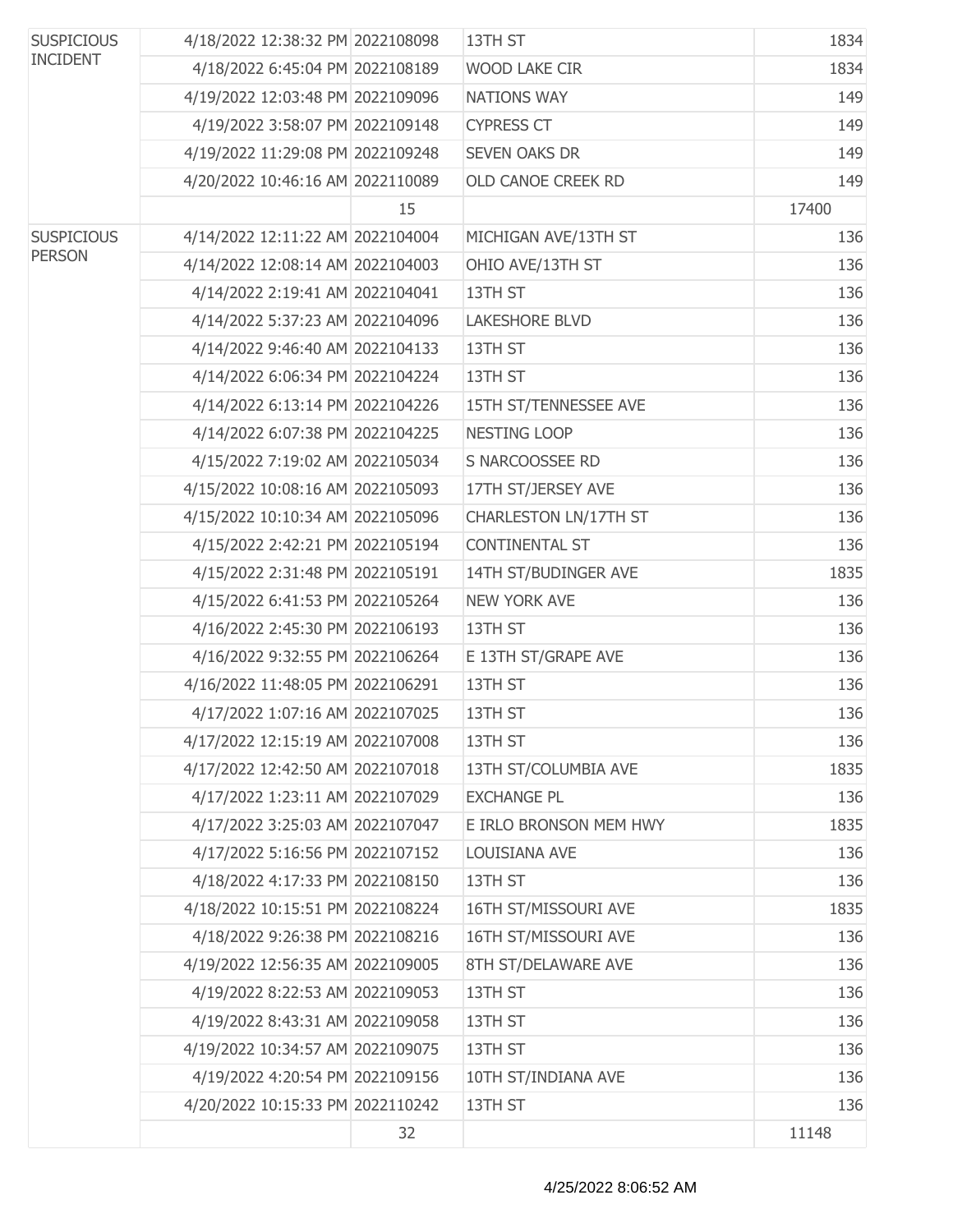| <b>SUSPICIOUS</b><br><b>VEHICLE</b> | 4/14/2022 2:59:58 AM 2022104082  |              | 13TH ST                      | 147  |
|-------------------------------------|----------------------------------|--------------|------------------------------|------|
|                                     | 4/14/2022 5:54:32 AM 2022104097  |              | <b>LAKESHORE BLVD</b>        | 147  |
|                                     | 4/14/2022 10:08:07 PM 2022104256 |              | MICHIGAN AVE                 | 147  |
|                                     | 4/14/2022 11:30:35 PM 2022104266 |              | LEXINGTON BLVD/BETSY ROSS LN | 147  |
|                                     | 4/15/2022 7:15:55 AM 2022105032  |              | OLD CANOE CREEK RD           | 147  |
|                                     | 4/16/2022 12:10:32 AM 2022106003 |              | 13TH ST                      | 147  |
|                                     | 4/16/2022 8:38:27 PM 2022106252  |              | 10TH ST/MARYLAND AVE         | 147  |
|                                     | 4/17/2022 12:33:35 AM 2022107015 |              | LAKESHORE BLVD/MICHIGAN AVE  | 147  |
|                                     | 4/17/2022 5:18:50 AM 2022107052  |              | 13TH ST                      | 147  |
|                                     | 4/17/2022 3:01:28 AM 2022107042  |              | <b>WAUSEON DR/RHEA DR</b>    | 147  |
|                                     | 4/17/2022 3:19:34 AM 2022107045  |              | OLD HICKORY TREE RD          | 147  |
|                                     | 4/17/2022 10:05:48 PM 2022107208 |              | <b>BETSY ROSS LN</b>         | 147  |
|                                     | 4/17/2022 10:56:40 PM 2022107223 |              | <b>HAMLIN AVE</b>            | 147  |
|                                     | 4/18/2022 6:52:02 AM 2022108016  |              | MICHIGAN AVE                 | 147  |
|                                     | 4/17/2022 11:04:38 PM 2022107225 |              | E 13TH ST                    | 147  |
|                                     | 4/18/2022 9:04:30 AM 2022108042  |              | <b>BUDINGER AVE</b>          | 147  |
|                                     | 4/18/2022 1:43:17 PM 2022108120  |              | <b>WYOMING AVE</b>           | 147  |
|                                     | 4/19/2022 2:58:26 AM 2022109016  |              | <b>FLORIDA AVE</b>           | 147  |
|                                     | 4/20/2022 6:27:41 AM 2022110024  |              | MISSOURI AVE                 | 147  |
|                                     | 4/20/2022 11:23:07 PM 2022110254 |              | E IRLO BRONSON MEM HWY       | 147  |
|                                     |                                  | 20           |                              | 2940 |
| <b>THEFT</b>                        | 4/14/2022 6:54:09 PM 2022104232  |              | NOTTEL DR                    | 156  |
|                                     | 4/15/2022 10:46:58 AM 2022105116 |              | 2ND ST                       | 156  |
|                                     | 4/16/2022 4:06:06 PM 2022106207  |              | 13TH ST                      | 156  |
|                                     | 4/18/2022 2:07:31 PM 2022108123  |              | 13TH ST                      | 156  |
|                                     | 4/18/2022 10:34:20 PM 2022108227 |              | DEER CREEK BLVD              | 1861 |
|                                     | 4/18/2022 6:15:51 PM 2022108185  |              | 13TH ST                      | 1861 |
|                                     | 4/18/2022 9:16:53 PM 2022108214  |              | 13TH ST                      | 1861 |
|                                     | 4/19/2022 11:02:44 AM 2022109081 |              | CAMEO CT                     | 1861 |
|                                     |                                  | 8            |                              | 8068 |
| THEFT FROM                          | 4/16/2022 1:27:09 PM 2022106174  |              | 13TH ST                      | 2110 |
| <b>VEH JUST OCC</b>                 |                                  | $\mathbf{1}$ |                              | 2110 |
| <b>TRAFFIC</b>                      | 4/14/2022 6:35:09 AM 2022104102  |              | 13TH ST/MICHIGAN AVE         | 1872 |
|                                     | 4/14/2022 11:45:18 AM 2022104156 |              | NOLTE RD/BUDINGER AVE        | 1872 |
|                                     | 4/14/2022 11:59:08 AM 2022104160 |              | <b>GOLD CREST DR</b>         | 1872 |
|                                     | 4/15/2022 12:42:42 PM 2022105157 |              |                              | 1872 |
|                                     | 4/15/2022 10:37:01 PM 2022105314 |              | CRESTWOOD CIR                | 1872 |
|                                     | 4/16/2022 7:19:12 AM 2022106089  |              | NEPTUNE RD/13TH ST           | 1872 |
|                                     | 4/16/2022 11:05:16 PM 2022106285 |              | 15TH ST                      | 1872 |
|                                     | 4/18/2022 3:11:53 PM 2022108137  |              | CABO ROJO DR                 | 1872 |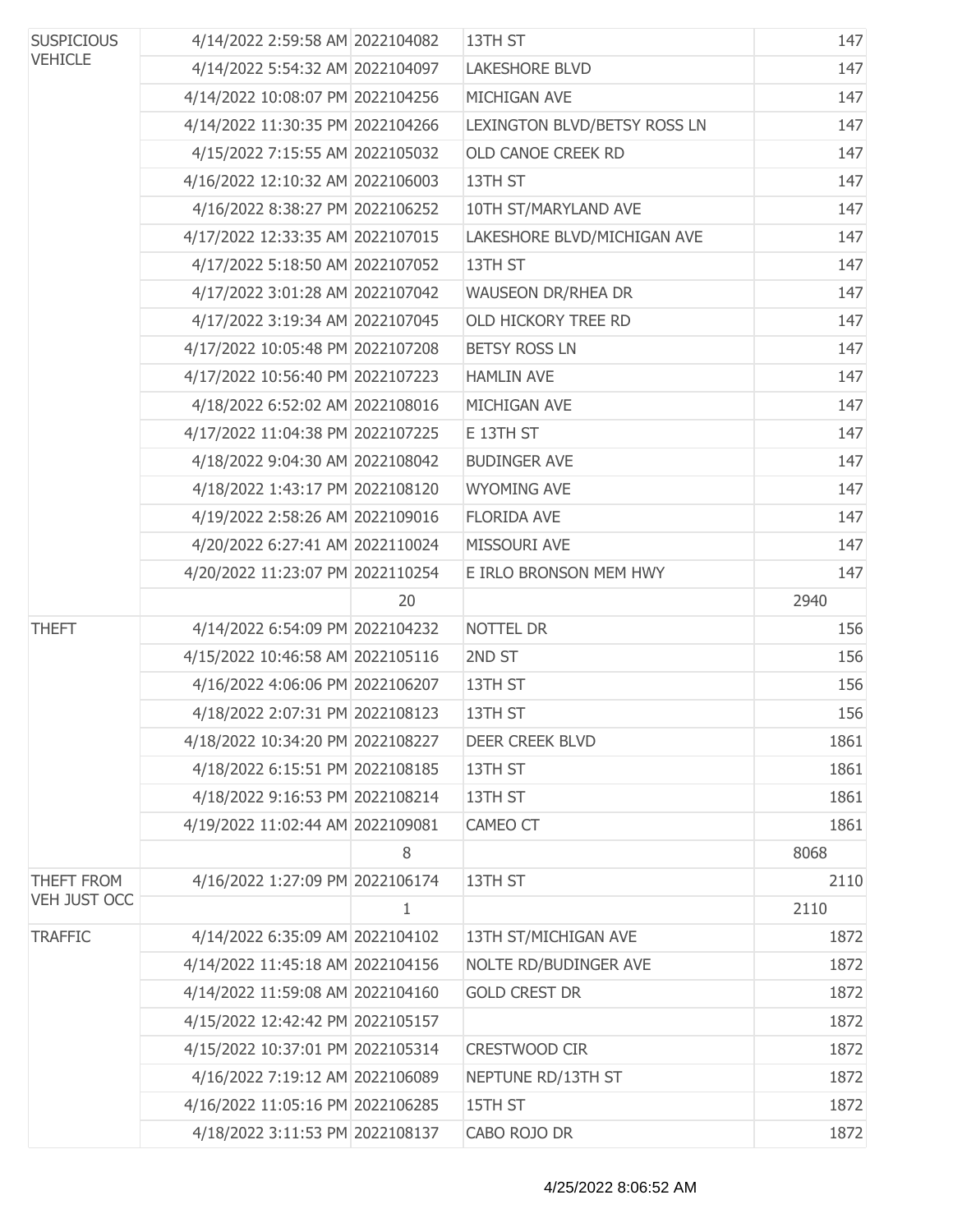| <b>TRAFFIC</b>     | 4/19/2022 2:41:23 AM 2022109015  |    | PINEWOOD GARDENS BLVD                     | 1872  |
|--------------------|----------------------------------|----|-------------------------------------------|-------|
|                    | 4/19/2022 1:45:41 AM 2022109010  |    | KINCAID ST/PINEWOOD GARDENS BLVD          | 1872  |
|                    | 4/19/2022 2:18:58 AM 2022109011  |    | <b>WADEVIEW LOOP</b>                      | 1872  |
|                    | 4/19/2022 2:25:42 AM 2022109013  |    | <b>WADEVIEW LOOP</b>                      | 1872  |
|                    | 4/19/2022 11:17:01 AM 2022109083 |    | KINCAID ST/PINEWOOD GARDENS BLVD          | 1872  |
|                    | 4/19/2022 12:36:49 PM 2022109102 |    | NOLTE RD/PINE CHASE CIR                   | 1872  |
|                    | 4/19/2022 8:14:50 AM 2022109051  |    | <b>VERMONT AVE/13TH ST</b>                | 1872  |
|                    | 4/20/2022 2:40:36 AM 2022110011  |    | PINE LAKE DR/SEQUOIA CIR                  | 1872  |
|                    | 4/20/2022 8:09:00 AM 2022110046  |    | E IRLO BRONSON MEM HWY/S<br>NARCOOSSEE RD | 1872  |
|                    | 4/20/2022 8:33:28 AM 2022110055  |    | NOLTE RD/OLD CANOE CREEK RD               | 1872  |
|                    | 4/20/2022 2:52:25 PM 2022110157  |    | WHALEYS CREEK BLVD/VEGA CREEK DR          | 1872  |
|                    | 4/20/2022 2:54:13 PM 2022110161  |    | NEPTUNE RD/13TH ST                        | 1872  |
|                    |                                  | 20 |                                           | 37440 |
| <b>TRESPASSING</b> | 4/15/2022 12:58:31 PM 2022105162 |    | NAUVOO CT                                 | 1874  |
|                    | 4/15/2022 7:55:52 PM 2022105280  |    | 13TH ST                                   | 1874  |
|                    | 4/16/2022 1:42:05 AM 2022106014  |    | H C YATES LN                              | 1874  |
|                    | 4/17/2022 1:39:41 AM 2022107035  |    | MASSACHUSETTS AVE                         | 1874  |
|                    | 4/17/2022 8:33:31 AM 2022107086  |    | E IRLO BRONSON MEM HWY                    | 1874  |
|                    | 4/19/2022 8:38:19 AM 2022109057  |    | 13TH ST                                   | 1874  |
|                    |                                  | 6  |                                           | 11244 |
| <b>TRESPASSING</b> | 4/15/2022 12:35:32 PM 2022105156 |    | PINE ST                                   | 196   |
| <b>UNWANTED</b>    | 4/15/2022 8:02:00 PM 2022105283  |    | S NARCOOSSEE RD                           | 196   |
|                    | 4/16/2022 5:52:34 PM 2022106220  |    | MASSACHUSETTS AVE                         | 196   |
|                    | 4/18/2022 1:19:07 PM 2022108113  |    | 13TH ST                                   | 196   |
|                    | 4/18/2022 5:41:00 PM 2022108173  |    | MALLARD POND BLVD/HARLEQUIN DR            | 196   |
|                    | 4/18/2022 11:24:41 PM 2022108235 |    | 13TH ST                                   | 196   |
|                    | 4/19/2022 7:21:30 AM 2022109039  |    | 13TH ST                                   | 196   |
|                    | 4/20/2022 11:34:41 AM 2022110103 |    | S NARCOOSSEE RD                           | 196   |
|                    | 4/20/2022 12:35:44 PM 2022110118 |    | E IRLO BRONSON MEM HWY                    | 196   |
|                    | 4/20/2022 2:58:44 PM 2022110163  |    | NEPTUNE BAY CIR                           | 196   |
|                    | 4/20/2022 5:36:29 PM 2022110189  |    | ORCHARD GROVE RD                          | 196   |
|                    |                                  | 11 |                                           | 2156  |
| <b>UNWANTED</b>    | 4/14/2022 10:12:26 AM 2022104138 |    | 13TH ST                                   | 1894  |
| <b>PERSON</b>      | 4/14/2022 7:29:11 PM 2022104237  |    | S NARCOOSSEE RD                           | 1894  |
|                    | 4/15/2022 5:03:23 PM 2022105244  |    | 13TH ST                                   | 1894  |
|                    | 4/15/2022 9:06:24 PM 2022105294  |    | S NARCOOSSEE RD                           | 1894  |
|                    | 4/15/2022 8:53:12 PM 2022105293  |    | <b>CHISHOLM PARK TRL</b>                  | 1894  |
|                    | 4/16/2022 2:03:03 AM 2022106016  |    | H C YATES LN                              | 1894  |
|                    | 4/16/2022 2:59:45 AM 2022106021  |    | POOLSIDE DR                               | 1894  |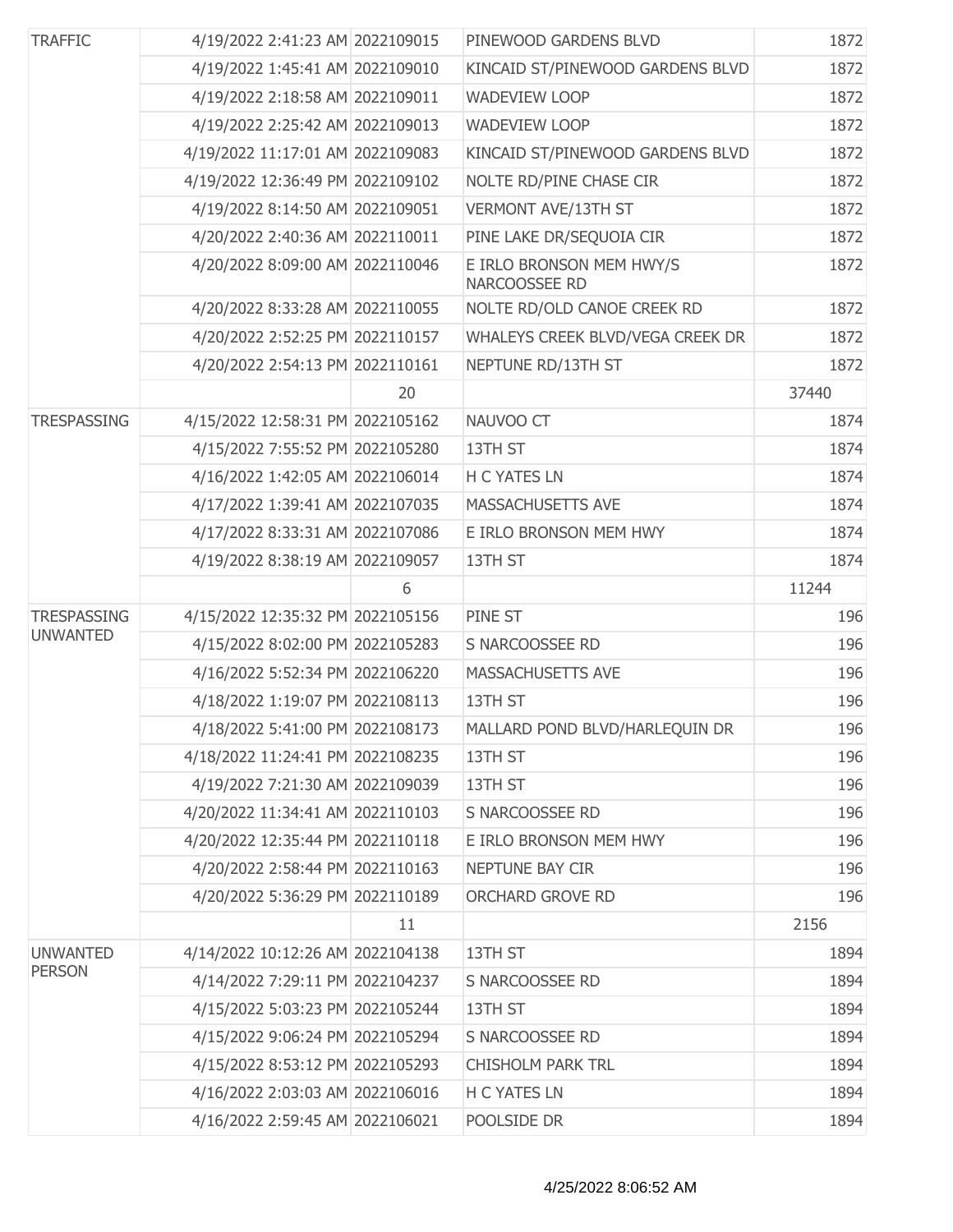| <b>UNWANTED</b><br><b>PERSON</b>      | 4/16/2022 4:56:14 AM 2022106077  |                | NEPTUNE BAY CIR             | 1894  |
|---------------------------------------|----------------------------------|----------------|-----------------------------|-------|
|                                       | 4/16/2022 5:06:21 AM 2022106078  |                | 13TH ST                     | 1894  |
|                                       | 4/16/2022 3:01:06 PM 2022106195  |                | 13TH ST                     | 1894  |
|                                       | 4/16/2022 10:12:43 PM 2022106271 |                | E IRLO BRONSON MEM HWY      | 1894  |
|                                       | 4/17/2022 12:21:16 AM 2022107010 |                | 13TH ST                     | 1894  |
|                                       | 4/17/2022 10:01:16 PM 2022107206 |                | 13TH ST                     | 1894  |
|                                       | 4/18/2022 12:31:58 PM 2022108096 |                | 13TH ST                     | 1894  |
|                                       | 4/18/2022 1:30:47 PM 2022108117  |                | 13TH ST                     | 1894  |
|                                       | 4/18/2022 2:49:48 PM 2022108131  |                | 13TH ST                     | 1894  |
|                                       | 4/18/2022 3:36:29 PM 2022108143  |                | S NARCOOSSEE RD             | 1894  |
|                                       | 4/19/2022 3:41:25 PM 2022109146  |                | <b>NOLTE RD</b>             | 1894  |
|                                       | 4/20/2022 7:36:34 AM 2022110040  |                | 13TH ST                     | 1894  |
|                                       | 4/20/2022 8:05:00 PM 2022110220  |                | 13TH ST                     | 1894  |
|                                       | 4/20/2022 11:39:04 PM 2022110261 |                | 10TH ST                     | 1894  |
|                                       |                                  | 21             |                             | 39774 |
| <b>URGENT</b>                         | 4/14/2022 8:33:03 AM 2022104118  |                | 4TH ST                      | 150   |
| <b>CHECK WELL</b><br><b>BEING</b>     | 4/16/2022 5:11:06 AM 2022106079  |                | LAKESHORE BLVD/COLUMBIA AVE | 150   |
|                                       | 4/16/2022 12:41:53 PM 2022106163 |                | 13TH ST/OLD CANOE CREEK RD  | 150   |
|                                       | 4/18/2022 7:42:22 PM 2022108203  |                | MISSISSIPPI AVE             | 150   |
|                                       |                                  | $\overline{4}$ |                             | 600   |
| <b>VEHICLE FIRE</b>                   | 4/16/2022 11:23:21 AM 2022106150 |                | MOCA DR                     | 684   |
| <b>EXTINGUISHE</b><br>D               |                                  | 1              |                             | 684   |
| <b>VEHICLE</b>                        | 4/15/2022 3:41:07 PM 2022105219  |                | <b>CYPRESS WOODS CIR</b>    | 157   |
| <b>THEFT</b>                          |                                  | $\mathbf{1}$   |                             | 157   |
| <b>VERBAL</b>                         | 4/15/2022 4:43:13 PM 2022105234  |                | <b>TILESTON RD</b>          | 120   |
| <b>DISTURBANCE</b>                    | 4/16/2022 1:42:23 AM 2022106015  |                | <b>DARYL CT</b>             | 120   |
|                                       | 4/16/2022 8:51:06 AM 2022106120  |                | 17TH ST                     | 120   |
|                                       | 4/18/2022 10:40:40 AM 2022108068 |                | <b>NOLTE RD</b>             | 120   |
|                                       | 4/20/2022 2:00:50 AM 2022110008  |                | 5TH ST                      | 120   |
|                                       |                                  | 5              |                             | 600   |
| <b>VERBAL</b>                         | 4/15/2022 10:48:59 PM 2022105316 |                | <b>VEGA CREEK DR</b>        | 27    |
| <b>DOMESTIC</b><br><b>DISTURBANCE</b> | 4/17/2022 2:21:58 AM 2022107039  |                | <b>WILFRED ST</b>           | 27    |
|                                       |                                  | $\overline{2}$ |                             | 54    |
| <b>WANTED</b>                         | 4/14/2022 11:00:14 AM 2022104146 |                | 13TH ST                     | 1896  |
| <b>PERSON</b>                         | 4/14/2022 11:56:43 AM 2022104159 |                | 13TH ST/SERGEANT GRAHAM DR  | 1896  |
|                                       | 4/14/2022 2:57:20 PM 2022104193  |                | <b>PROGRESS LN</b>          | 1896  |
|                                       | 4/18/2022 3:06:28 AM 2022108009  |                | <b>CYPRESS POINT CIR</b>    | 1896  |
|                                       |                                  | $\overline{4}$ |                             | 7584  |